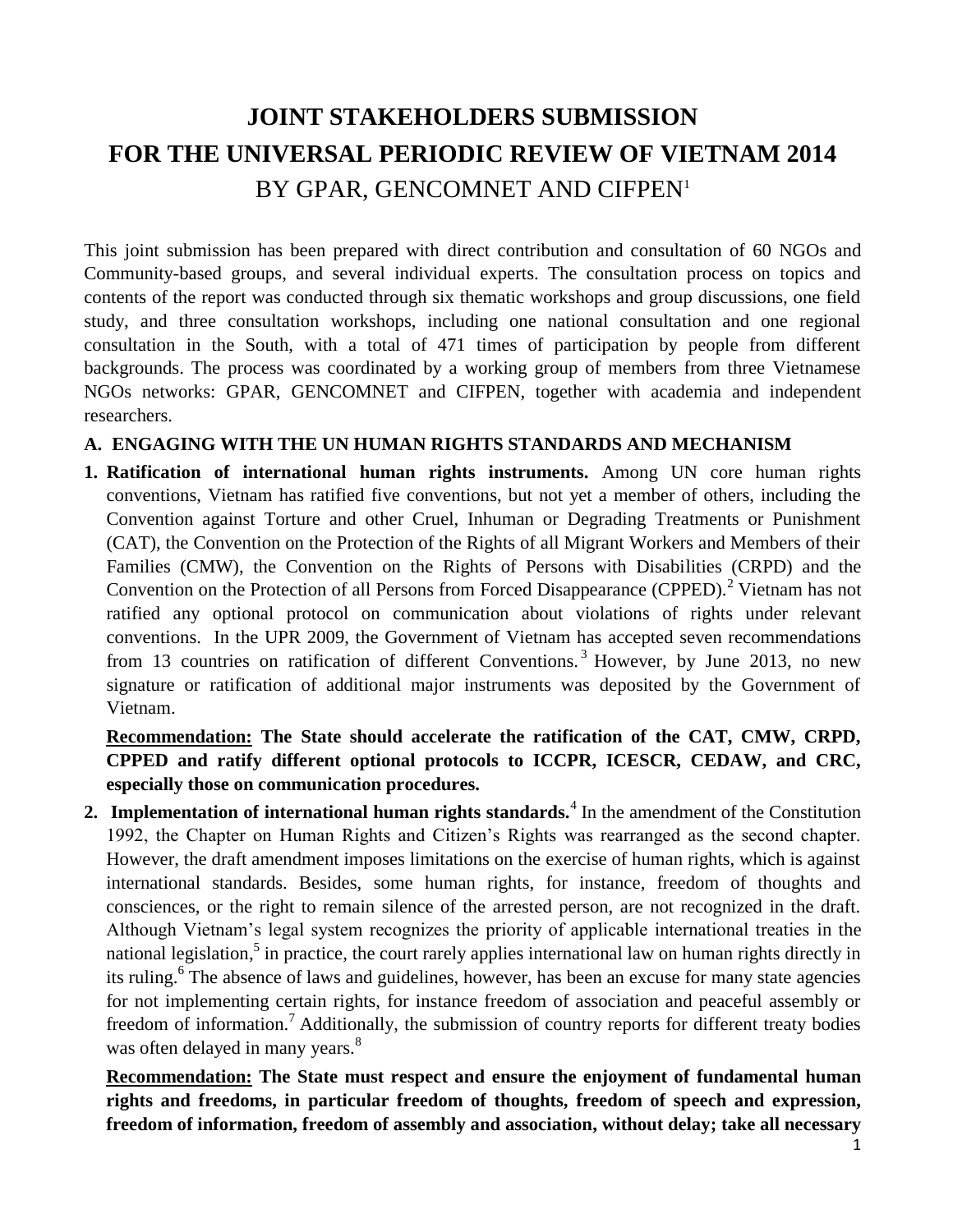**measures to ensure that international human rights standards are fully recognized and applied by domestic legal instruments. The State should fully implement its obligation to timely report to different treaty bodies.** 

3. **Cooperation with UN Special Procedures.** Vietnam has positively implemented its commitment to UPR recommendations on strengthening cooperation with UN Special Procedures,  $9$  as it received four mandate-holders of Special Procedures country visits from 2009 to 2011,<sup>10</sup> but rejected two requests for visit.<sup>11</sup> As a result of these visits, some positive discussions followed by improvements in the legal framework and in practice were made. However, there was little direct and independent exchange between visiting mandate-holders and independent civil society organizations in Vietnam during these visits.

**Recommendation: The State should issue a standing invitation to all mandate-holders of Special Procedures, specifically strengthen cooperation with Special Procedures on civil and political rights. It should facilitate direct and independent exchanges between national civil society organizations and the mandate-holders of Special Procedures during and beyond a country visit.** 

4. **Implementation and dissemination of recommendations from the UN Human Rights Mechanisms.** Recommendations were not published and disseminated widely in the country.<sup>12</sup> Other human rights recommendations from different UN Human Rights Mechanisms are not available in Vietnamese or disseminated, unless with support from international organizations.<sup>13</sup>

**Recommendation: The State should widely disseminate, in Vietnamese and other minority languages, its human rights commitments and communications from the UN human rights mechanism. It should develop a plan of actions to implement these recommendations with clear monitoring scheme.**

## **B. PROTECTION OF VULNERABLE AND DISADVANTAGED GROUPS.**

5. **Cultural rights of ethnic minorities**. <sup>14</sup> Policy on ethnic minorities in Vietnam was drawn based on the perspective of cultural evolution theory rather than respect to diversity, which resulted in many traditional social and cultural activities of minorities labeled as "backward" by subjective and selective criteria of outsiders, and eventually be restricted or prohibited in practice, as observed by researchers and UN experts.<sup>15</sup> Article 5 of the Constitution 1992 (amended in 2001) encourages ethnic minorities to preserve and promote only "good" cultural practices and traditions, which allowed possibility for dominance of perception and interpretation of what is deemed good practice by majority. In practice, negative interpretation of the cultural practices of different ethnic groups remains popular in the society, particularly prevailing in the state media, and among state officials working in areas where ethnic minorities inhabited.<sup>16</sup> In the school system, the lack of cultural understanding remained barrier for children from minority groups.<sup>17</sup>

**Recommendation**: **The State should adopt an Anti-Discrimination Law,<sup>18</sup> which prohibits of all forms of discrimination based on any ground. The State should actively implement recommendations by the UN Independent Expert on Minorities Issues, including implementation of capacity building programs for public officials, especially those working with ethnic minorities and other vulnerable groups and for the media. It must also undertake**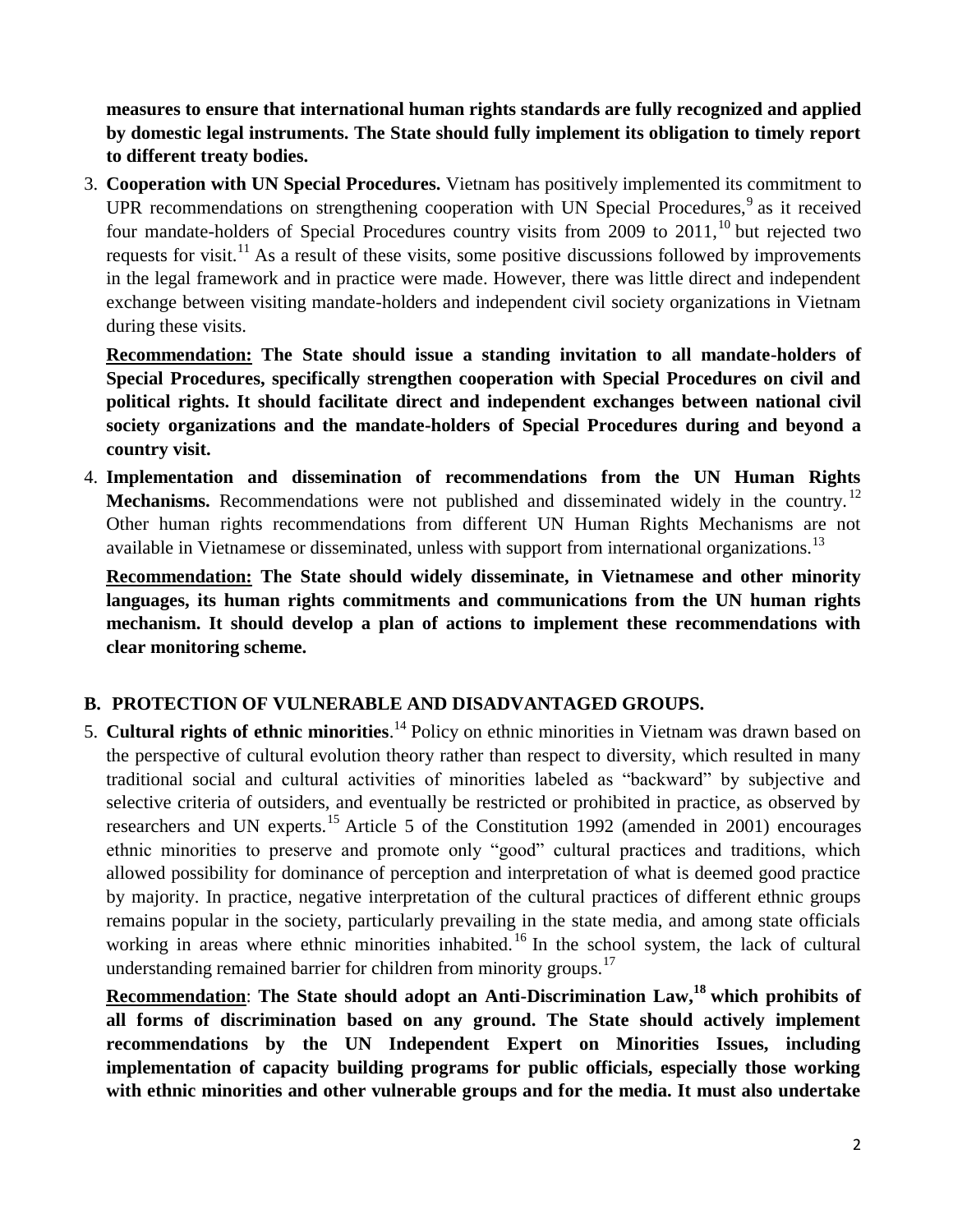**measures to raise awareness to ensure non-discrimination and respect diversity among the public and in the school system.**

6. **Community's collective ownership of land and natural resources,** which was a customary right among many ethnic groups and was recognized in the international human rights norm, was not recognized and protected in the Constitution 1992 and in particular the Land Law  $2003$ <sup>19</sup>. The denial of this right may have negative impacts on economic, cultural and spiritual life and the sustainable development of different ethnic minorities' communities.

**Recommendation: The State should revise legal framework, including the Civil Code and the Land Law, toward the recognition of community as a legal entity, and community's collective ownership of their traditional land and natural resources.**

7. **Women's equal access to land.** The commitment of Vietnam on gender equality, in particular in ensuring equal access to land through issuing certificate of land use rights with both names of spouses in the Land Law  $2003^{20}$  was noted by CEDAW Committee,  $2^{1}$  and re-confirmed in the UPR 2009.<sup>22</sup> However, the realization of such commitment was seriously affected by the removal of the relevant statutory provision in the Land Law,  $^{23}$  left such requirement now only included in procedural guidelines.<sup>24</sup> As a result of a fragmented legal framework, land use right certificates with both names of spouses were not well introduced in practice,  $2^5$  neither it is being systematically monitored.<sup>26</sup>

**Recommendation: The State should re-introduce the provision of having names of both spouses on the certificate of land use right in the ongoing revision of the Land Law 2003, and take all necessary measures to implement this regulation.**

**8. Equal Participation of Women in Political Life.<sup>27</sup>** In elected bodies, the rate of women member is respectively at 21.71%, 24.65% and 25.7% for People's Councils at commune, district and provincial levels, while the rate in the National Assembly is  $24,2\%$ .<sup>28</sup> However, the rate of women in top leader positions does not exceed  $10\%$  in any level of the Government' structure.<sup>29</sup> The consistent low percentage of women in leadership and decision-making suggests a structural and systematic discrimination and gender stereotypes which hindered women to assume leadership positions and decision-making power. This practice does not reflect the principle of CEDAW toward substantive equality.<sup>30</sup> In popular elections, introduced women candidates were often in disadvantaged positions as being young women working at the grassroots level, such as school teachers or doctors with less political participation experience and qualification than male candidates. <sup>31</sup> Thus, the capacity of elected women representatives was low and did not meet expectations of voters. The retirement age for women are set at 55 while for men is at  $60$ <sup>32</sup> which limits women's career and opportunities for promotion.

**Recommendation: The State should fully implement UPR recommendations and those by other treaty bodies, especially the CEDAW Committee, including the removal of the discriminated provision of different ages of retirement between men and women; Take concrete measures to facilitate women's political participation at all levels; Reform election process to ensure equal opportunities for independent candidates and create democratic mechanism to engage civil society organizations in the monitoring of the electoral process.** 

**9. Child Neglect and Abandonment. <sup>33</sup>** Despite several Government's policies and programs to support orphans, abandoned and neglected children,<sup>34</sup> the number of abandoned children in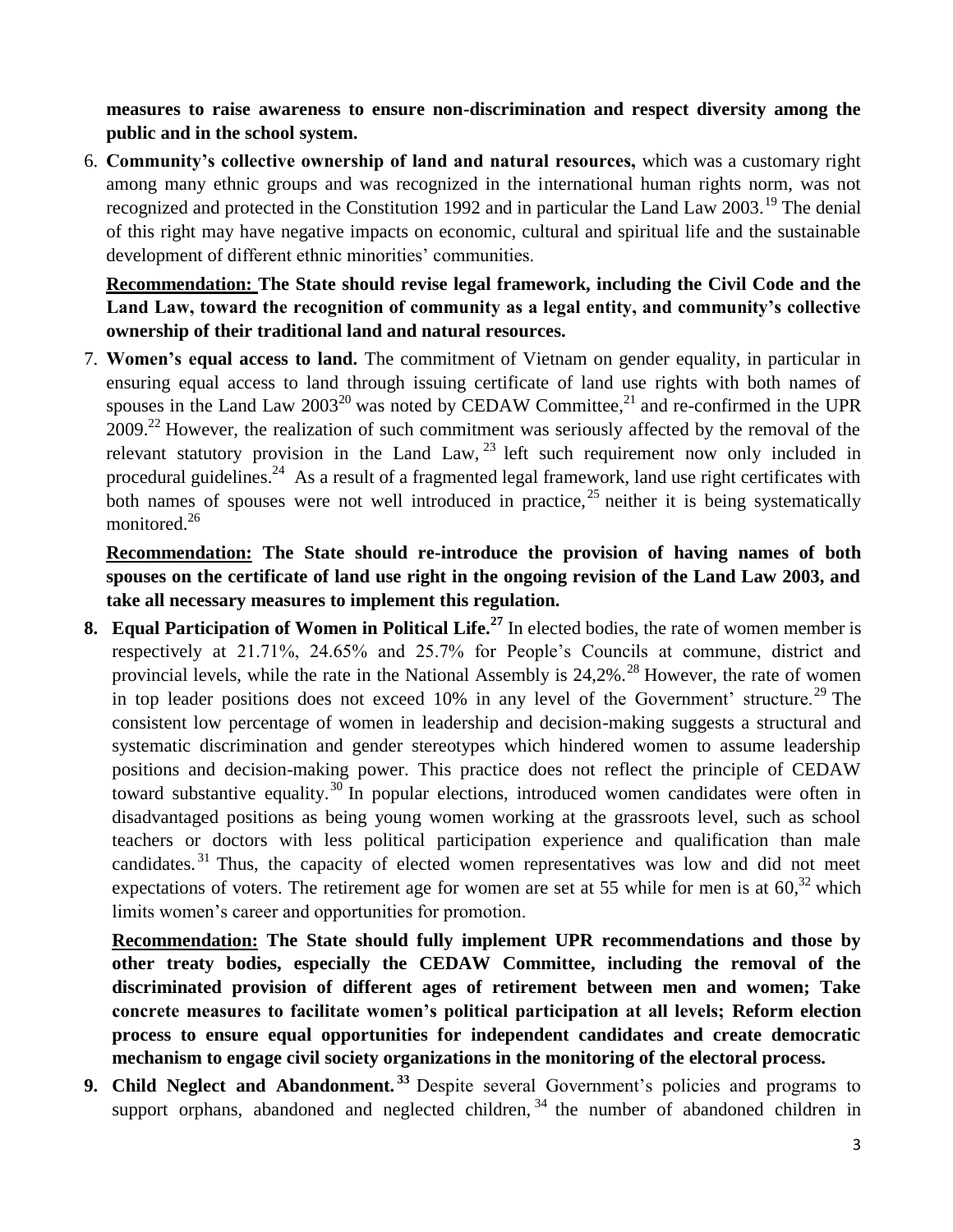Vietnam was estimated at 150,000 to 176,000, remained an increasing challenge.<sup>35</sup> The existing legal framework, as commented by the Child Rights Committee, was not comprehensive enough to protect children from all forms of violence, injury or abuse, neglect or negligent treatment as it focused only on abandoned children, without referring to the neglect of children in a comprehensive way,<sup>36</sup> which resulted in a lack of protection by the State to this group of children.<sup>37</sup> Meanwhile, the law prescribes no alternative care, particularly for neglected children.

**Recommendation: The State should take comprehensive measures to ensure the protection and promotion of child rights, including concrete steps to address the issue of child neglect and abandonment. Vietnam should fully adopt recommendations by the Child Rights Committee; Strengthen the capacity and accountability of state agencies in child protection; Establish a national database on situation of orphans, abandoned and homeless children; Develop an independent monitoring body for child rights; Expand community-based child protection system and foster care; Develop comprehensive criteria for child care centers with special attention of children at risks; and Create an enabling legal framework for the effective participation of civil society organizations in the monitoring and advocacy for child rights.**

## **Persons with Disabilities.**

**10.** Vietnam has signed the Convention on the Rights of Persons with Disabilities on 10/2007. Vietnam accepted nine UPR recommendations in 2009 regarding the rights of persons with disabilities,  $38 \text{ in}$ particular Recommendations No 2 to consider ratifying the Convention,  $39$  but has not yet ratified, while did not publish a clear agenda of consideration to become a member of the Convention.

#### **Recommendation: The State should accelerate the ratification of the CRPD.**

**11. The Right to work of persons with disabilities.** Despite several regulations and policies to ensure the right to work of persons with disabilities, their equal access to employment was not ensured. $40$ Affirmative provisions for persons with disabilities at work, sometimes were designed inadequately and were not pro-choice. For example, the regulation provides shorter working hours for people with disabilities unintendedly becomes barriers in practice for a number of persons with  $disabilities<sup>41</sup>$ 

**Recommendation: The State should take all necessary measures to enable persons with disabilities to equally access to education, vocational training, and employment, with special attention on capacity building for inclusive education and non-discrimination in employment.**

**12. Access to legal aids by persons with disabilities.** By 2013, the right to legal assistance of persons with disabilities was provided by Decree No.  $14/2013/ND$ -CP.<sup>42</sup> Legal aid for person with disabilities was provided mainly in the form of legal advice to claim for disabilities benefits<sup>43</sup> but not in general legal proceedings such as administrative procedures, procedures for settling complaints against administrative decisions, administrative measures and criminal procedures. There is no specific entitlement of legal aid for persons with disabilities in the proceeding of court procedures<sup>44</sup> so that they can participate in these proceedings equally and enjoy a due process.

**Recommendation: The State should ensure should ensure the ongoing reform of the justice system take into account access to legal aid by persons with disabilities.** 

**13. Access to public services by persons with disabilities.** There is no formal discrimination against persons with disabilities in access to public services, however there is no comprehensive measure to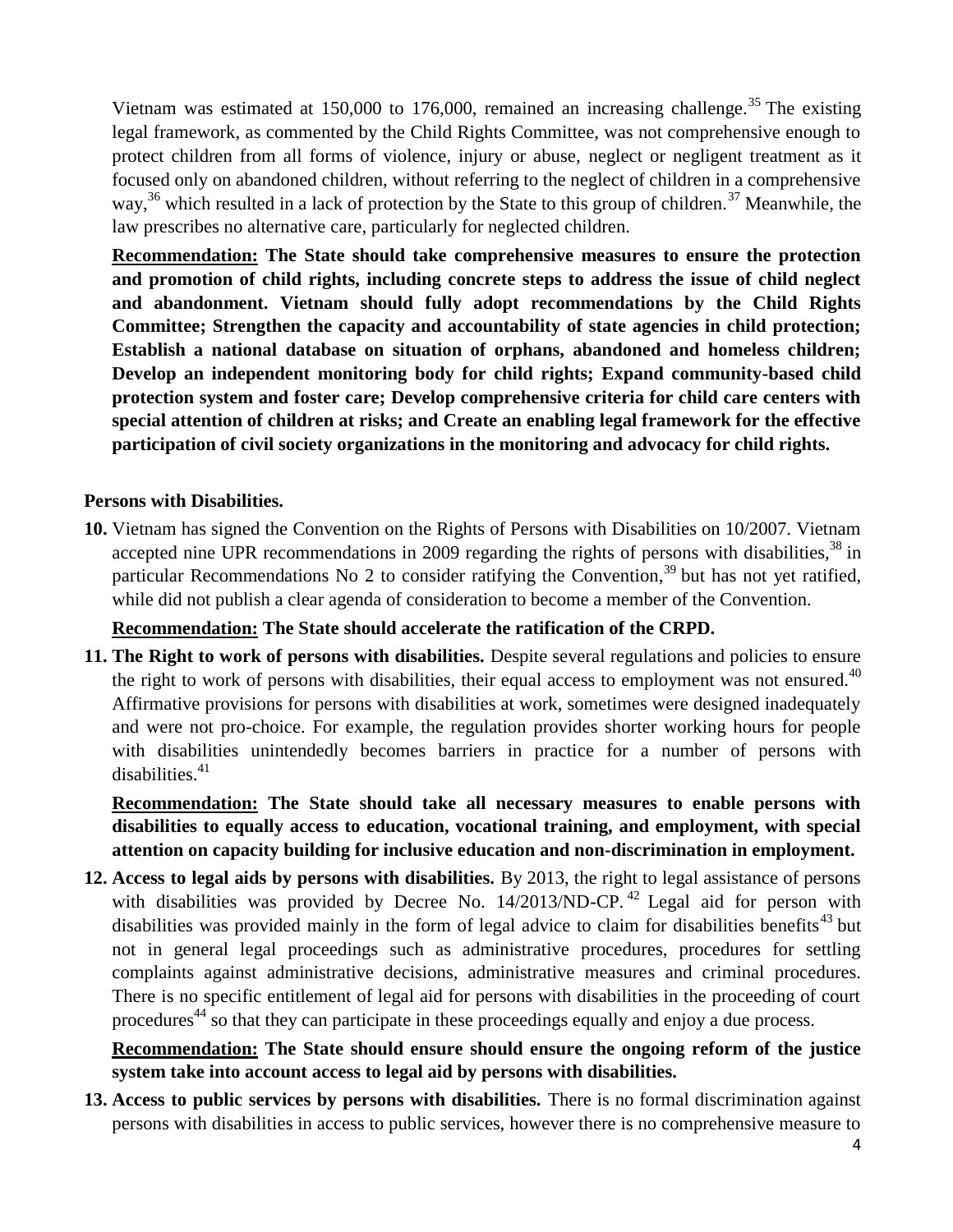facilitate access of public services by people with disabilities. In health care, 58.34% of people with disabilities and 80% of households with persons with disabilities have difficult access.<sup>45</sup> Many laws and regulations require transportation services and public services to meet the needs of people with disabilities.<sup>46</sup> However, the lack of implementation measures, or inappropriate measures, resulted in difficult access by persons with disabilities to means of public transportation such as bus, train or air, or common services such as banking.<sup>47</sup>

**Recommendation: The State should provide effective remedy and awareness raising to ensure non-discrimination against persons with disabilities in all aspects of life, with special attention to ensure their equal access to public services.**

**14. Although Vietnam has never criminalized homosexuality,** it did not legally recognize the group, and their vulnerability, nor take measures to address acts of discrimination against this group**.** Being vulnerable to discrimination, the members of the LGBT community face different types of discrimination, ranging from denial of services,<sup>48</sup> employment, discrimination at work, or being fired based on sexual orientation or gender identity,<sup>49</sup> and being discriminated by administrative authorities.<sup>50</sup>

**Recommendation: The State should adopt an anti-discrimination law which ensures equal rights of all people including people with different sexual orientation and gender identity. It must take all necessary steps to ensure the right to equality to members of the LGBT community in principles and in practices, especially through applying the Yogyakarta Principles as a guide of policy development to apply the international human rights standards in relation to sexual orientation and gender identity; and dissemination of information, advocacy, public education and improving capacity for state officials and staff.**

**15. Non-recognition of transgender rights:** This has led to legal troubles related to the determination of their identity, resulted in violations of other rights. In the Criminal Code, transgender or gay men are unprotected in the crime of rape<sup>51</sup> because their sex would be formally identified as male on paper.<sup>52</sup> Many transgender people can not apply for the identification card because their appearance do not match their sex recognised at birth. Without proper identification card, they face troubles in accomplishing daily civil transactions, especially when they are requested to provide identification.<sup>53</sup> In some cases, they are brought to office police department and in some incidents had to suffer acts of violence.<sup>54</sup>

# **Recommendation: It is recommended that Vietnam should recognize the right to personal identity, regardless of their gender identity or gender expression.**

16. **Same Sex Marriage:** Although the discussion has started positively, as of May 4/2013, Vietnam does not officially recognize same-sex marriage and not allow its citizens to get married to samesex citizens of countries that have legalized same-sex marriage in the authorized agencies in Vietnam,<sup>55</sup> and does not recognize same-sex marriages conducted and registered legally in other countries.<sup>56</sup> Adoption by same-sex couples, therefore, is not officially recognized.

**Recommendation: The State should recognize the right to equal marriage for all persons, regardless of their sexual orientation.**

# **C. CIVIL AND POLITICAL RIGHTS**

**17. The right to participate in the public life through civil society organizations.** A large number of UPR recommendations related to social organization was accepted.<sup>57</sup> Besides, the Government of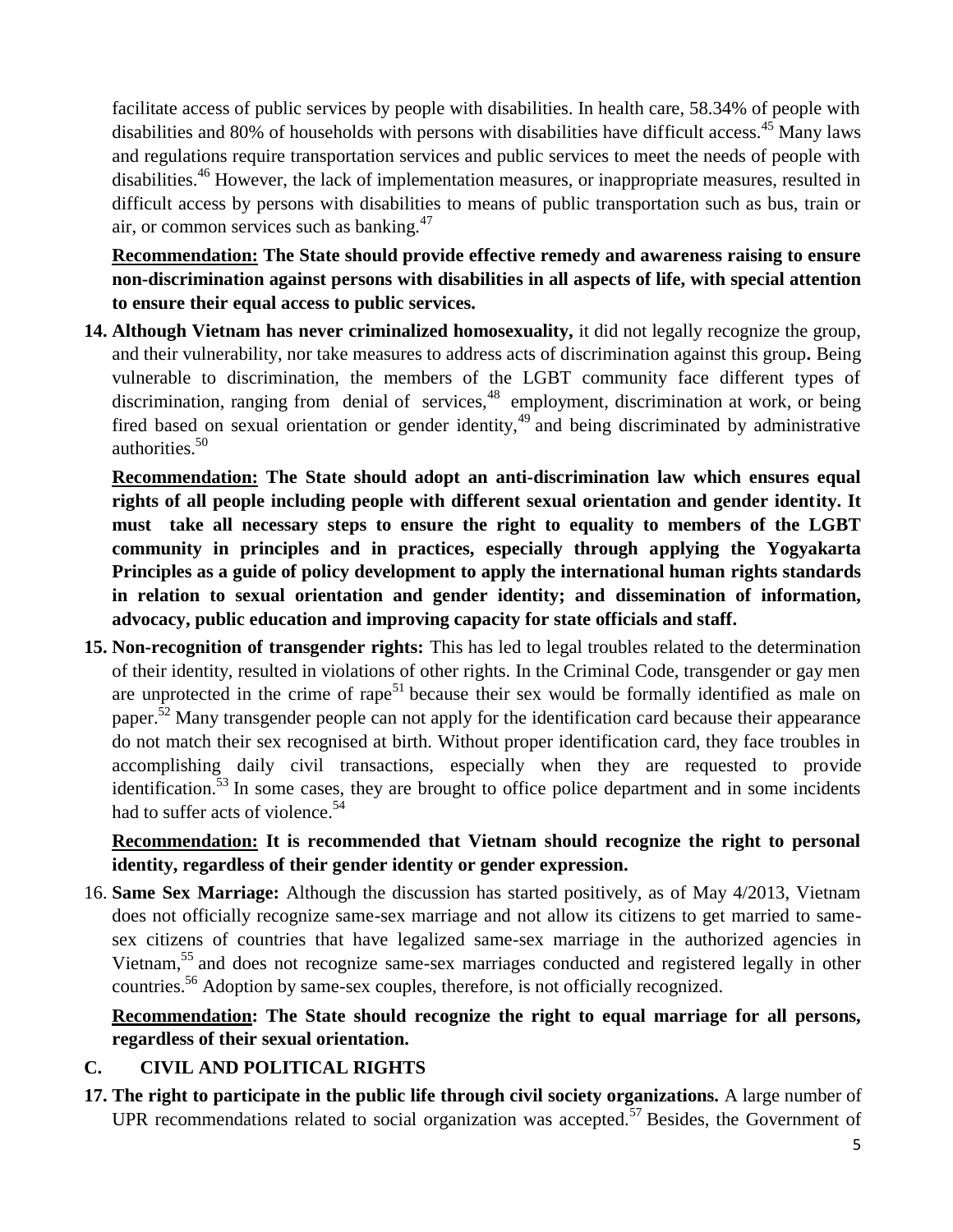Vietnam also rejected several recommendations related to specific actions to ensure specific rights and freedoms,  $58$  or mentioned independent civil society.  $59$  Significantly, most of these rejected recommendations are related to the establishment of independent human rights monitoring mechanisms.

- 18. In Vietnam, the term civil society is not formally recognized.<sup>60</sup> Many social organizations were established in different forms. These organizations work in several areas in support for the right of vulnerable groups, advocate for good governance and democracy, environmental protection and address climate change.<sup>61</sup> In recent years, many of such organisations have been invited by the Government to join the public policy process.<sup>62</sup> Main challenges to the healthy development of civil society organizations were, however, a fragmented legal framework which does not officially recognize civil society organizations. Although freedom of association and assembly are specified in the Constitution 1992, and a few existing legal documents could serve as basis for the establishment of civil society organizations, established organizations are required to be affiliated to various State-controlled agencies. <sup>63</sup> Registration procedures, often dependent on personal relationships, are unreasonably lengthy, or even irresponsive.<sup>64</sup> The Law on Association has not been issued after more than 10 years of drafting, even though 75% of organizations believed that such Law, once promulgated, would help to improve the position of the civil society organizations in Vietnam.<sup>65</sup>
- **19.** In the operation of social organizations or NGOs, the existing legal framework allowed only Government-sponsored organizations (belong to the Fatherland Front or Specialised Associations – those are staffed and mandated by the Government) to officially provide feedbacks on the Government's policies<sup>66</sup> is discriminatory against other nongovernmental organizations. Some legal documents still constrained the approval of projects and funding sources for the civil society organisations. <sup>67</sup> The tight security evaluation during the project approval had negatively impacted those organizations working in areas considered sensitive such as protecting and promoting human rights and promote democracy at the grassroots level.<sup>68</sup>

**Recommendation: The State should: Develop a comprehensive legal framework which recognizes civil society and civil society organizations as official stakeholders in the public policy process through the promulgation and implementation of the Law on Association and Law on Demonstration; Revise vague provisions in the Criminal Code which could impair the enjoyment of human rights and fundamental freedoms; Remove limitations of areas of NGO operation established under Decision 97/2009/QD-TTg.** 

**20. Access to information.** The Government started the drafting process on access to information law since 2008, according to some UPR recommendations.  $\frac{69}{6}$  However, the Law on Access to Information has yet been passed. Regulations on disclosure of information is scattered in many legal documents, $\bar{10}$  resulted in unsystematic practices of information disclosure while a mechanism to handle violations remained absent.<sup>71</sup> For instance, the Ordinance on the implementation of democracy in communes, wards and townships (2007), which is recognized as one of the most relevant legislation on the publicity of information to the people,<sup>72</sup> did not provide any sanction against non-compliance. The lack of access to information may cause delay or refusal of providing information by public officials, ultimately it impairs the right to information of the public.<sup>73</sup> Also it has no mechanism to ensure holding public officials accountable for providing public information. The misuse of the regulation on classification of many types of information and documents is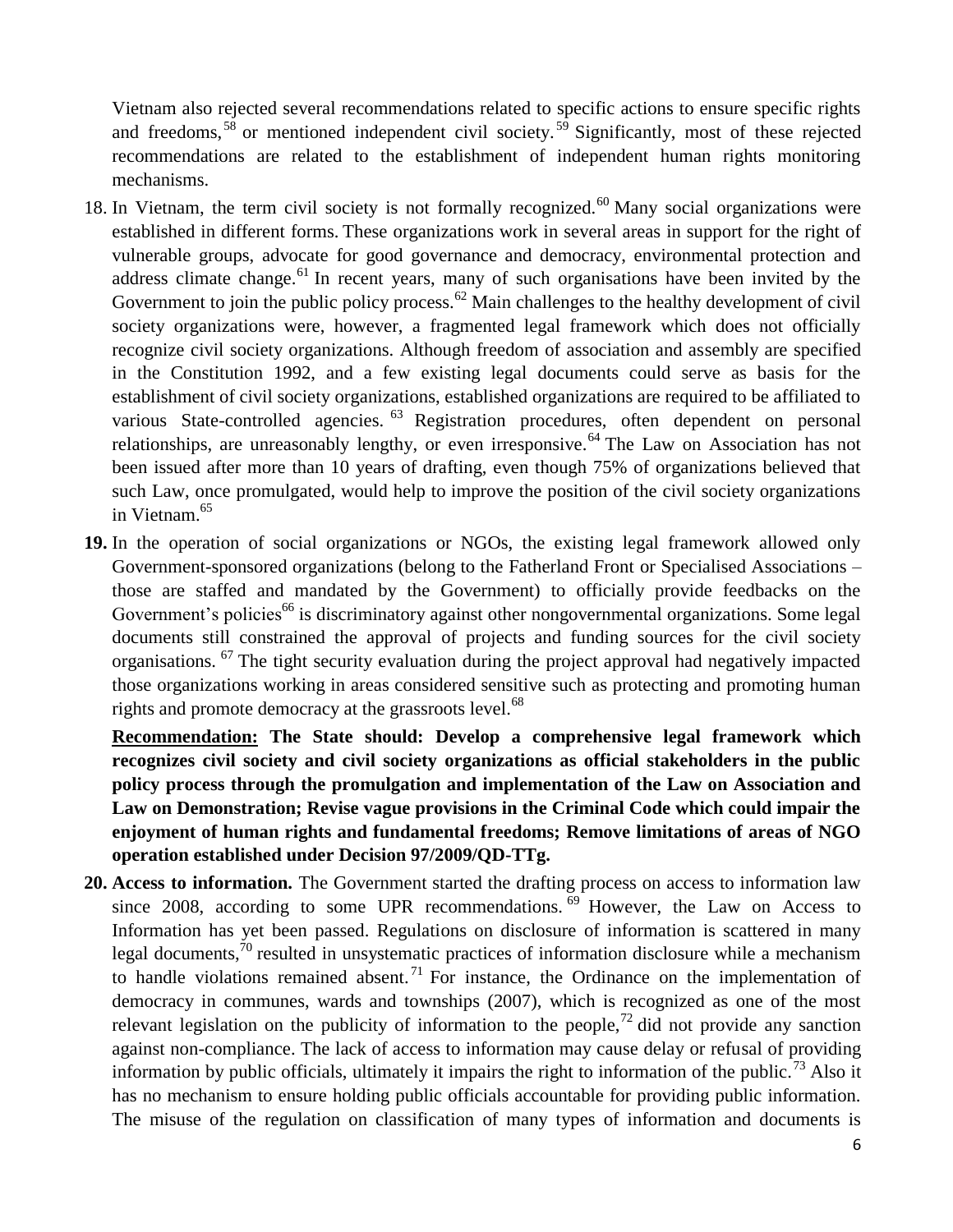common that state agencies could use to deny providing information based on reasons of state secrets on their own justifications.<sup>74</sup>

**Recommendation: The State should accelerate the passage of Law on Access to Information which specify responsibility to provide public information and ensure access to information by people including freedom to seek, impart information by individuals and organizations in compliance with Article 19 of the ICCPR. The State should also amend Press Law, Publishing Law and other related laws to ensure the practice of freedom of information.**

**21. Corruption and Good Governance.** Vietnam joined the Convention on Prevention of Corruption on 03/7/2009 and made some positive political moves towards the implementation of the Convention. Vietnam also accepted the UPR recommendations on actions against corruption<sup>75</sup> and has continued anti-corruption dialogues with many development partners and stakeholders. The draft amendment of the Constitution 1992 suggests an establishment of the State Auditor as a constitutional independent institution.<sup>76</sup> The highest authority for corruption control is mandated to the Steering Committee for Corruption Prevention under the Central Political Bureau of the Communist Party, which is not the apparatus of the state power. This structure may affect its competence as well as the transparency in operation. Corruption is a pervasive phenomenon especially in the public sector, and perceived by the public as among most critical problem threatening the equitable development of the country,  $\frac{7}{7}$  but the domestic instruments to combat corruption are not effectively implemented. The role of the civil society organizations is also limited in fighting against corruption as they are not formally recognized.

**Recommendation: The State should ensure freedom of expression for individuals and the press without fear of being arrested or be prosecuted. The Government should develop a comprehensive legal framework and substantive actions to protect and provide support to witness, whistleblowers and, in general, human rights defenders, through actively seek support from the UN, including extending an invitation to the Special Rapporteur on Human Rights Defenders; The role of media and civil society organizations in the fight against corruption including effective dialogues with government should be enhanced.**

**22. Protection of the right to life and other human rights of people deprived of liberty.** Right to life and other human rights of detainees have been raised as issue of concern.<sup>78</sup> A review of major domestic newspapers found at least 20 cases of people died as they were arrested and held in custody at police stations, mostly at the district or commune level, or died after being transported from these places to the hospital.<sup>79</sup> Few related law enforcement officers were prosecuted.<sup>80</sup> but the follow-up on similar cases was rarely mentioned by media. Visits by families and relatives, as well as information on detainees provided by the agency conducting the proceedings are limited in many cases. Civil society organizations hardly have access to prisons or detention centers. Although there are regulations on inspection authorities which allow supervision or monitoring conditions of detention by the Procuratorate and Sectoral inspectorates, by the National Assembly, People's Council and Fatherland Front, mechanisms for these supervision or monitoring were not specified, neither monitoring reports have been published. The conditions of pretrial detention centers and prisons were degraded and not staffed properly in terms of health care. Many prisons are overcrowded, which made education or vocational training for inmates difficult.<sup>81</sup> According to state media, there are some cases that detainees died in detention centers recently. <sup>82</sup> While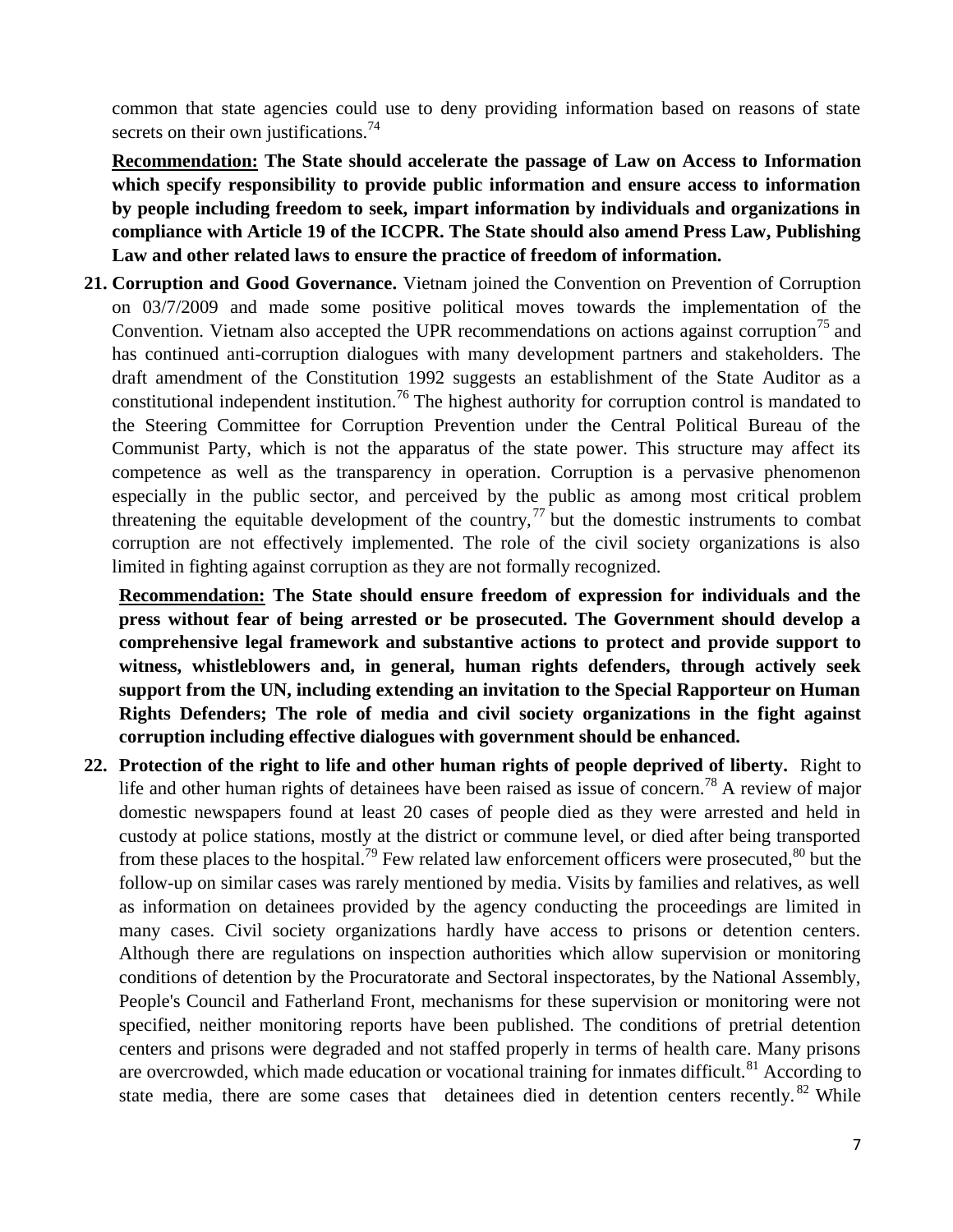accepted the recommendation on ratifying CAT, by June 2013, Vietnam has not yet ratified the convention**.** 

**Recommendation: The State should accelerate the ratification of the CAT; strengthen the monitoring mechanism on conditions of detentions; impartially investigate incidents of homicides or injures in detention and disclose monitoring results; compensate for torture victims and their relatives; guarantee the right to meet and communicate with lawyers and family members of detainees and inmates. The State should improve physical conditions of detention centers and prisons and ensure effective trainings for law enforcement officers on national law and international human rights standards.**

23. Commitment to implement fair trial.<sup>83</sup> Since 2005, a judicial reform strategy has been introduced by the Communist Party and the government, which raised the importance of rule of law.<sup>84</sup> The right to public trial is recognized and provided by law.<sup>85</sup> However, in practice, the major challenge in ensuring the right to fair trial remained in the inter-dependent structure and limited capacity of the judicial system. <sup>86</sup> There is yet full institutional independence of the legislature, the executive, judicial system, and the Party.<sup>87</sup> The 5-year tenure of appointment for judges, together with the condition for not being reappointed if a judge had high rate of canceled or modified convictions, ideally would increase the accountability of judges. However, it may also increase dependence of judges as they might tend to consult higher court, or executive agencies before making a judgment.<sup>88</sup> In court proceedings, the principle of assumption of innocence was not applied thoroughly. Although the recent judicial reform progresses towards more defense for public trials,<sup>89</sup> the right to participate in the proceedings by the defendant and lawyers is still limited.<sup>90</sup>

**Recommendation: The state should amend the Constitution 1992 and the law on organization People's Court in principle of independence of the court system with the legislature and the executive. The term of appointment of judges should be extended, and judges should receive decent pay. The State need to amend the Criminal Procedure Code and other procedural Law to be aligned with international human rights standards and to adopt good practices on fair trial.**

## **D. ECONOMIC, SOCIAL AND CULTURAL RIGHTS.**

**24. Involuntary resettlement for hydropower plants.** Vietnamese law does not recognize the ownership of private land but the land use right. It allows land expropriation by the government for development projects including projects for economic development such as hydropower plants.<sup>91</sup> By 2012, there were about 59 hydropower and irrigation projects in pipeline or under construction in 13 provinces in the country,  $92$  mostly in mountainous areas inhabited by ethnic minorities.  $93$ The implementation of resettlement projects often did not ensure adequate compensation.<sup>94</sup> neither having a proper participation by affected people in the design and implementation of the resettlement project.<sup>95</sup> Overall, majority of local people were not informed about land use plan at their locality.<sup>96</sup> Actual compensation often did not meet the principle of "resettlement site should have condition at least as equal, or better than the old site". <sup>97</sup> This leads to use of coercive measures or non-voluntary resettlement.<sup>98</sup> In addition, social problems related to land ownership and displacement arised. Nevertheless, the proposal on private land ownership has been made into the draft amendment of the Constitution 1992. $99$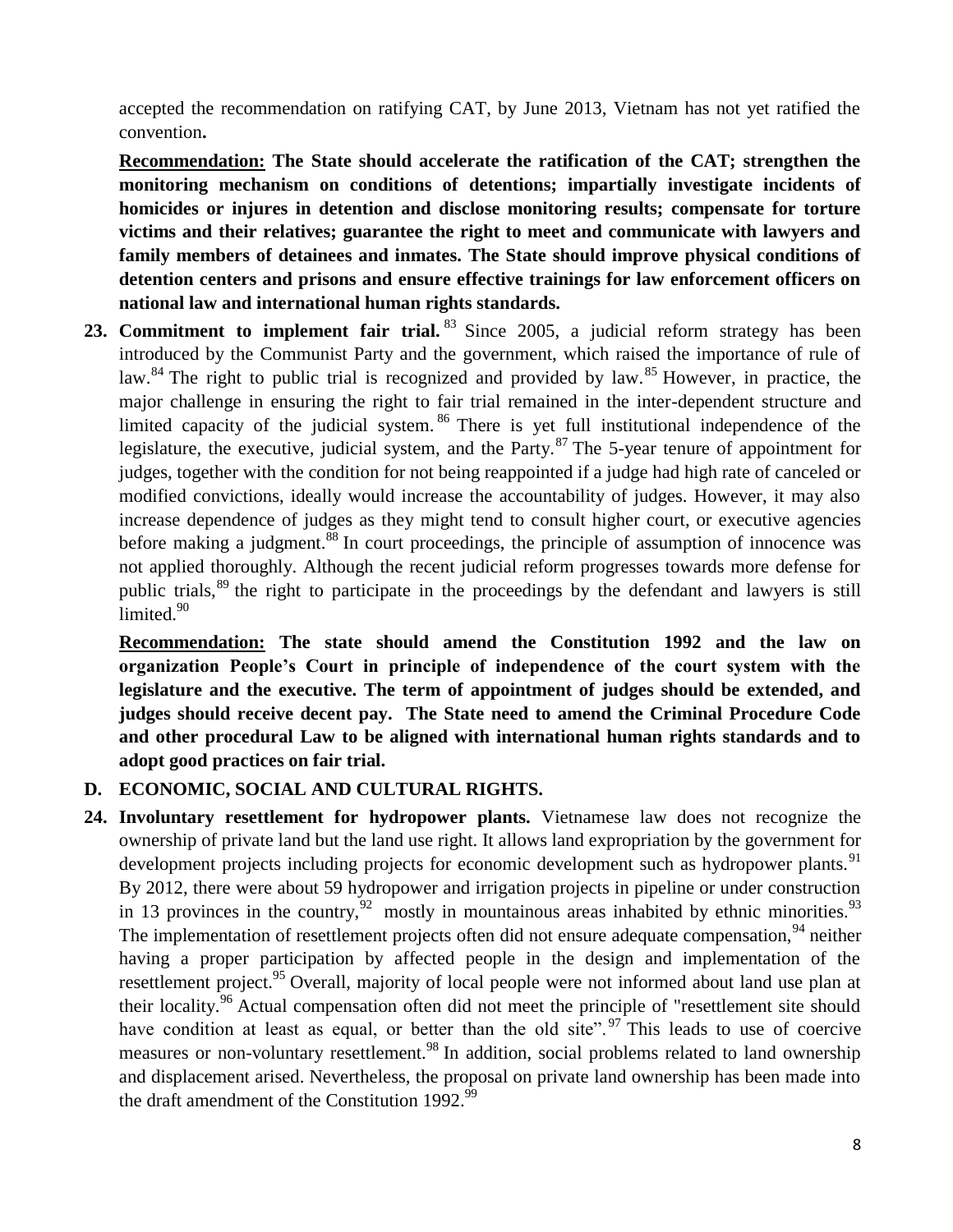**Recommendation: Vietnam should ensure that projects involving the resettlement of people will be conducted in full recognition of human rights standards, including the UN Basic Principles and Guidelines on Development based Displacement and Evictions.<sup>100</sup>**

**25. Social housing.** The Government of Vietnam accepted eight UPR recommendations relevant on housing, in addition to two specific recommendations on social housing.<sup>101</sup> Good efforts in delivering housing programs for the poor in rural and mountainous areas were recognized.  $102$ However, housing for the urban poor, especially migrant workers did not receive equal attention.<sup>103</sup> The social accommodation for lease is not available while the cost for purchasing a place to live in urban areas is too high compared to the minimum wage,  $104$  plus a high wage disparity<sup>105</sup> made decent housing not accessible for low-income workers. Social housing policy lack of transparency in the implementation that accommodate access of the actual poor people.

**Recommendation: The State should introduce a comprehensive national housing policy including social housing programs to ensure the access and needs of disadvantaged groups, including the urban poor people. It is recommended that Vietnam should actively implement Article 11 (1) of the Covenant on Economic, Social and Cultural Rights to ensure adequate standards of living for all people, so to fulfill the right to adequate housing with special attention to the poor and disadvantaged groups.** 

**26. Right to work.** Vietnam commits in decent work by ratifying a number of Conventions of International Labor Oganisation (ILO) but still is not a member of any ILO Conventions concerning trade union, or the Convention on Freedom of Association and Collective Bargaining. <sup>106</sup> The State-led labour union is not independent enough to represent workers.<sup>107</sup> The prevailing Trade Union Law makes it impossible for self-employed labour to freely establish their union as well as limit the access to freedom of association and collective bargaining of the increasing numbers of workers in precarious employment. Foreign workers cannot establish or join trade unions.<sup>108</sup> Moreover, the capacity of the State labour management and inspection is not adequate to ensure proper labor law enforcement and better worker protection.<sup>109</sup> Workers are not informed about their rights and obligations hence often fall into the trap of low pay, long working hour, seasonal contract without health insurance, social insurance. Workers in the informal sector are not well recognized.

**Recommendation: The State should recognise of the right to freely establish and join trade unions of workers, especially to implement collective bargaining mechanism; Improve capacity of the labor inspection system; Implement comprehensive programs to raise awareness of all workers and employers about their rights and responsibilities; and engage with civil society organizations to monitor the implementation of labour rights.**

**27. Rights of migrant workers and their family members.** Vietnam sent about 500,000 workers overseas and continue sending about  $85,000$  workers abroad every year.<sup>110</sup> A high number of migrant workers oversea come from poor households in rural areas or those belong to ethnic minorities.<sup>111</sup> Even though the relevant law prescribes duties of recruiting companies and administration to provide sufficient information, guarantee decent work and safety for migrant workers during the contract oversea, these duties were often not fulfilled and monitored by relevant administration.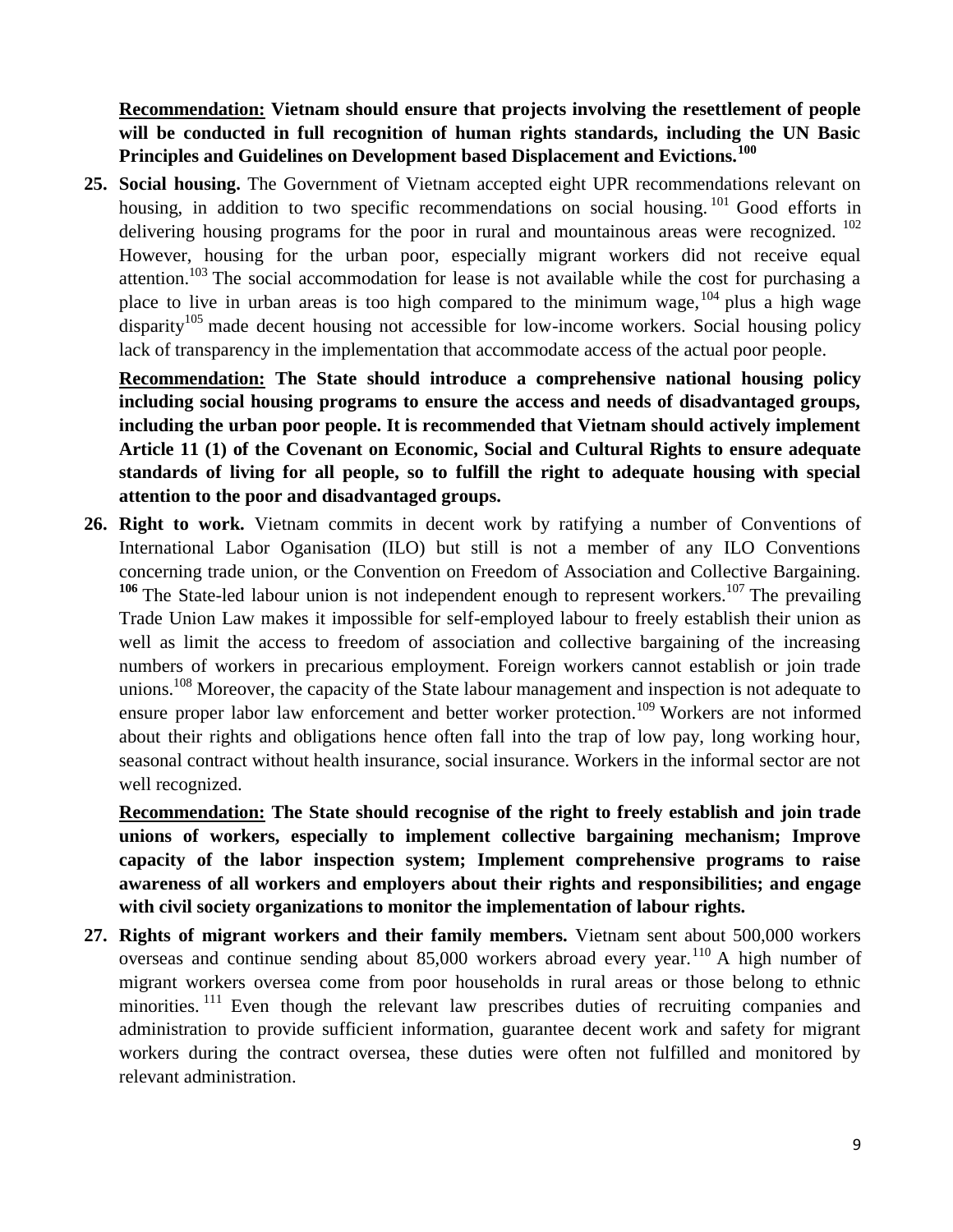**Recommendation: The State should become member of the Convention on the Protection of the Rights of All Migrant Workers and Members of Their Families, as well as other important ILO conventions on migrant workers to ensure the legal and practical protection of workers oversea; Strengthen cooperation with national and international NGOs and institutions on labour rights monitoring and protection.**

**28. Human rights education**. Vietnam accepted six recommendations in the UPR 2009 on human rights education.<sup>112</sup> However, implemented human rights education programs in Vietnam remain a pilot scheme.<sup>113</sup> There is no comprehensive strategy or national plan of action for human rights education at different levels and sectors. Vietnam does not formally participate in the Plan of Action of the Human Rights Education Program Global Phase I and Phase II.<sup>114</sup> Apart from fragmented introduction of child rights, $115$  human rights education is not formally included in the school curricular at any level, in especially in public sector training such as police officer, teacher's training or other professional training. <sup>116</sup> Educational exchanges with international partners through workshops, conferences, training etc. are now required to go through complex procedures for realization up to the Prime Minister's level approval.<sup>117</sup>

**Recommendation: The State should actively participate in the Plan of Actions for the World Program on Human Rights Education. It should take all necessary measures to implement human rights education programs for the public and specific programs for law enforcement officers and vulnerable groups. Vietnam should facilitate and promote open and effective cooperation with national and international organizations on human rights education, including NGOs and independent institutions, while seek for international technical assistance on capacity building for human rights.**

## **E. NATIONAL HUMAN RIGHTS INSTITUTION**

**29.** Although the government has indicated several human rights challenges, Vietnam at the moment does not have a specialized agency mandated as a national human rights institution following the Paris Principles, including protection and promotion of human rights, providing human rights technical assistance for State agencies and human rights education. Recently, Provincial Steering Committees for Human Rights were established in many province, but these committees are not full-time staffed. Yet other agencies involved in the human rights were established to focus either on foreign relations or security are not publicly known and accessible. In recognition of this context, the Government has announced it pledge to consider the establishment of a national human rights institution.<sup>118</sup>

**Recommendation: Vietnam should establish a national independent institution on protection and promotion of human rights, which fully recognises the Paris Principles.**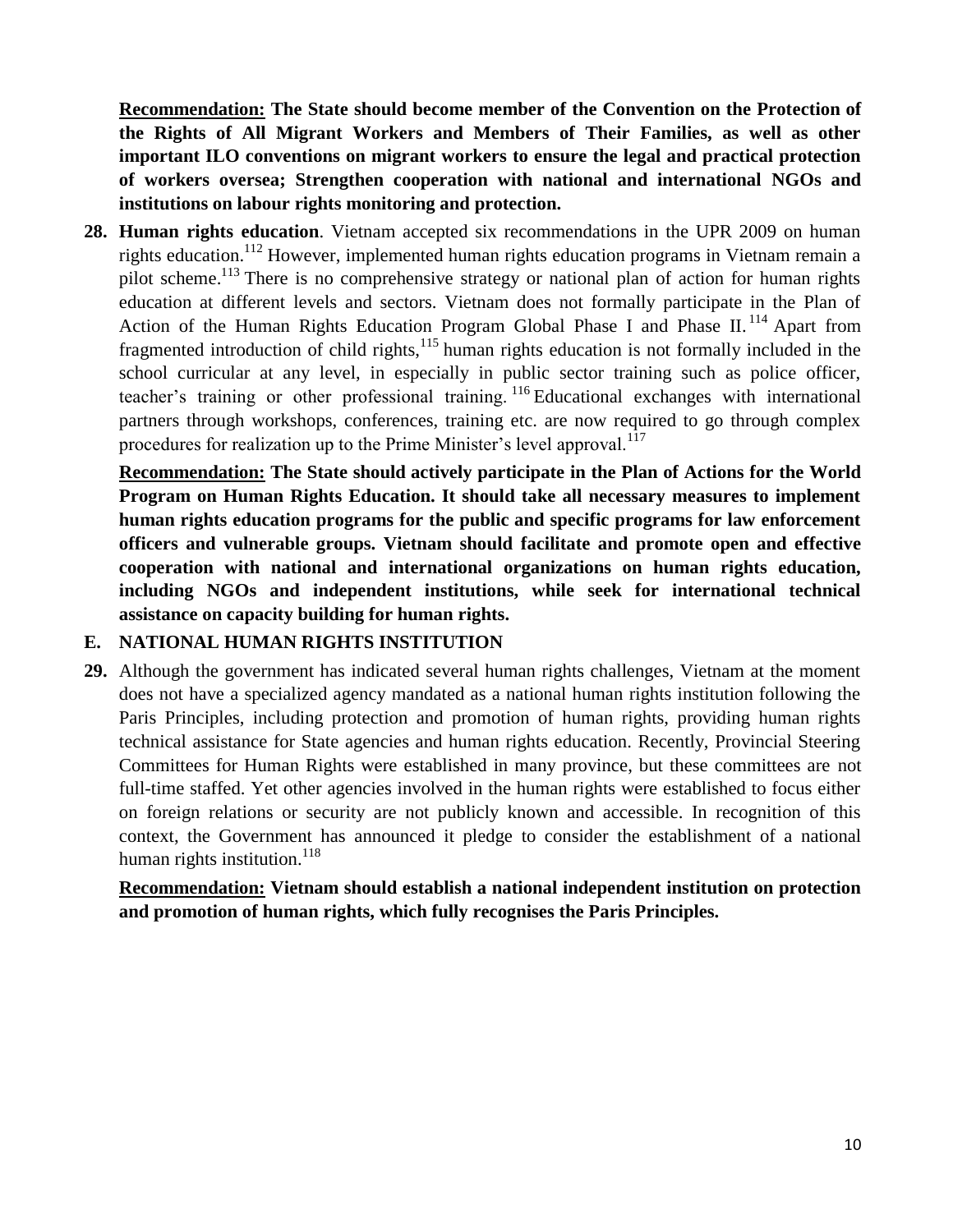## **ENDNOTES**

- <sup>1</sup> GPAR, the Cooperation Group for Governance and Public Administration Reform includes 21 organisation members established in 2011; GENCOMNET is a network of NGOs working on Gender and Community Development established in 2005, including 11 members; CIFPEN is the Civil Society Inclusion in Food Security and Poverty Elimination Network established in 2005 with 48 organisation members.
- <sup>2</sup> According to the UN treaties Database ( $\frac{http://treaties.un.org)}{http://treaties.un.org)}$ , Vietnam has ratified the Convention on the Prevention and Punishment of the Crime of Genocide, 1948 (accessed on 09/6/1981); International Convention on the Elimination of All Forms of Racial Discrimination, 1966 (accessed on 09/6/1982, with reservation of Article 11); International Covenant on Economic, Social and Cultural Rights, 1966 (access on 24/9/1982); International Covenant on Civil and Political Rights, 1966 (accessed on 24/8/1982); Convention on the non-applicability of statutory limitations to war crimes and crimes against humanity, 1968 (accessed on 6/5/1983); International Convention on the Suppression and Punishment of the Crime of Apartheid, 1973 (accessed on 09/6/1981); Convention on the Elimination of All Forms of Discrimination against Women,1979 (Signed on 29/6/1980, ratified on 17/02/1982); Convention on the Rights of the Child, 1989 (signed on 26/01/1990, Ratified on 28/02/1990); Amendment to article 43 (2) of the Convention on the Rights of the Child, 1995 (accessed on 11/01/2000); Optional Protocol to the Convention on the Rights of the Child on the involvement of children in armed conflict, 2000 (signed on 08/9/2000, ratified 20/12/2001); [Optional Protocol to the Convention on the Rights of the Child on the sale of children, child](http://treaties.un.org/Pages/ViewDetails.aspx?src=TREATY&mtdsg_no=IV-11-c&chapter=4&lang=en)  [prostitution and child pornography, \(](http://treaties.un.org/Pages/ViewDetails.aspx?src=TREATY&mtdsg_no=IV-11-c&chapter=4&lang=en)signed on 08/9/2000, ratified on 20/12/2001). Vietnam has signed the [Convention on the Rights of Persons with Disabilities, 2006](http://treaties.un.org/Pages/ViewDetails.aspx?src=TREATY&mtdsg_no=IV-15&chapter=4&lang=en) (on 22/10/2007) but not yet ratified this convention. Vietnam is also a member of 18 ILO Conventions, including five among eight major instruments (Conventions No. 29, 100, 111, 138 and 182), three among four Conventions on Governance (Conventions No. 81, 122 and 144), and 10 technical instruments (following ILO's data at [http://www.ilo.org/dyn/normlex/en/f?p=1000:11200:0::NO:11200:P11200\\_COUNTRY\\_ID:103004\)](http://www.ilo.org/dyn/normlex/en/f?p=1000:11200:0::NO:11200:P11200_COUNTRY_ID:103004)
- <sup>3</sup> Recommendations A2 (from South Africa), A3(from Australia, Sweden, Nigeria, Algeria and Chile), A4 (from Malaysia, Argentina and Turkey), A5(Argentina), A6(Azerbaijan), A7(Belarus) and A8(Indonesia) accepted by Vietnam which encouraged Vietnam to ratify the Convention against Torture and Other Cruel, Inhuman or Degrading Treatment or Punishment; the International Convention on the Protection of the Rights of all Migrant Workers and Members of Their Families; the Convention on the Rights of Persons with Disabilities; the International Convention for the Protection of All Persons from Enforced Disappearance; as well as the Optional Protocols to the International Covenant on Civil and Political Rights, the International Covenant on Economic, Social and Cultural Rights and the Convention on the Elimination of All Forms of Discrimination against Women – according to UN Document No. A/HRC/12/11. Similar recommendations on ratification of these human rights convention were made by Special Rapporteurs and Independent Experts during their country visits to Vietnam (included in recommendations by the Independent Expert on human rights and extreme poverty in 2010 (A/HRC/17/34/Add.1, para.14); the Independent Expert on foreign debt in 2011(A/HRC/17/37/Add.2, para.10); and the Special Rapporteur on Health in 2011 (A/HRC/20/15/Add.2, para.8); and by UN Treaty Bodies, including most recently recommendations from CERD – 2012 (CERD/C/VNM/CO/10 -14, para.20); CRC – 2012 (CRC/C/VNM/CO/3-4, para.56 (a), 77 and 80).
- <sup>4</sup> The Government of Vietnam has committed to improve the domestic legal framework to be in line with universal human rights standards through the acceptance of UPR Recommendations #A9(Japan), 10( Malaysia), 12(Burkina Faso), 13(Iran), 14(Egypt) and 16(Algeria) accepted by the Government of Vietnam – UN Document A/HRC/12/11.
- $<sup>5</sup>$  Article 6 paragraph 1 of the Law on signing, ratification and implementation of international agreements (2005)</sup> state a principle that where as the international agreement, which Vietnam is a party, shall have different provision from the national law, the international agreement should be applied. Other laws also provided that international agreements which Vietnam is a party with should be superior to domestic law (for example, Law on Gender Equality, 2006 (Article 3), Law on Housing, 2005 (Article 3).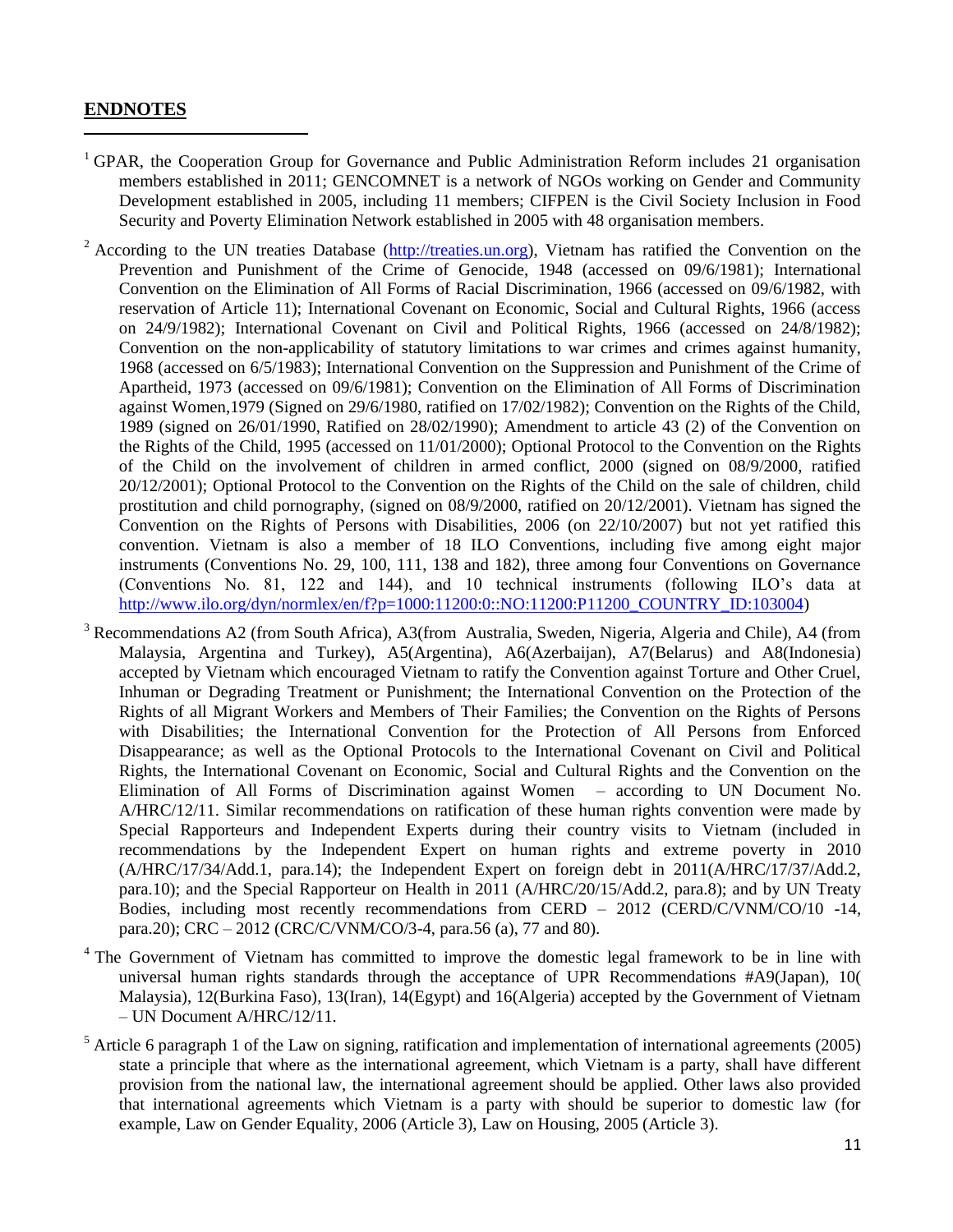<sup>6</sup> Unlike the commercial sector where reference to the international commercial law was made by the court more often, according to Lã Khánh Tùng*, Quyền cá nhân trong hiến pháp Việt Nam qua lăng kính của bộ luật nhân quyền quốc tế,* trong sách "Những vấn đề về hiến pháp and sửa đổi hiến pháp", NXB Dân Trí, 2012, trang 160. (La Khanh Tung, 2012, *Individual rights in the Constitution of Vietnam in views of international human rights law*, in "Constitution and the amendment of constitution", Dan Tri Publishing House, page 160.)

- $<sup>7</sup>$  The right to hold a demonstration or the right to freedom of peaceful assembly was coded in Article 69 of the</sup> Constitution 1992. However, in practice, it was more likely that most demonstrations were considered illegal or not permitted in practice, unless it was organized by state authorities as public meetings. The deny of such event was often explained as for not having a law on demonstration. Meanwhile, the Government applied the Decree No38/2005/ND-CP issued on  $18<sup>th</sup>$  March 2005 and its guidelines required that any assembly of more than 05 people should be approved by the Provincial People's Committee, unless it was organized by the government or political organizations belong to the government.
- <sup>8</sup> For instance, the most recent country report for ICCPR was considered in 2003. The next report, which was due in 2004, has not been submitted. The CEDAW report was overdue since 2011.
- <sup>9</sup> Vietnam has accepted **Recommendation No. 22** for strengthening cooperation with the UN Special Procedures, but also refused to extend a standing invitation to all mandate-holders of Special Procedures (as recommended by Nethelands, New Zealand, Switzerland and Canada - UN Document A/HRC/12/11), and in particularly rejected all recommendations to invite special procedures on civil and political rights such as on religious freedom, freedom of expression or to the Working Group on Arbitrary Detention (recommendations by Germany, Argentina and Italy - UN Document A/HRC/12/11). The Independent Expert on Minorities Issues, at her country visit to Vietnam in 2010, recommended the Government of Vietnam to strengthen cooperation with Special Procedure mandates in the area of civil and political rights. Specifically, she recommended that the Government invite the Special Rapporteur on freedom of religion or belief, the Special Rapporteur on the promotion and protection of the right to freedom of opinion and expression, the Special Rapporteur on the rights to freedom of peaceful assembly and of association and the Working Group on Arbitrary Detention. She also suggested that these mandates "should be allowed free and unfettered access to all parties they wish to meet and to all regions of the country." (A/HRC/16/45/Add.2, para 101).
- <sup>10</sup> The Independent Expert on human rights and extreme poverty (23-31 August 2010); IE on minority issues (5 to 15 July 2010); IE on foreign debt (21- 29 March 2011); and the Special Rapporteur on Health (25 November -5 December 2011)
- $11$  The Government of Vietnam rejected requests for visit by the Special Rapporteur on the situation of human rights defenders (2012), and the Special Rapporteur on Torture (2013). The request by the Special Rapporteur on Cultural Rights made in 2011 was not yet responded clearly.
- <sup>12</sup> For instance, the government assigned different ministries for implementation and reporting of UPR recommendations, however such assignment was not published. Consequently, a number of decisions and policies had been issued in contrary to those UPR commitments made by the Government. An example was the amendment of the Land Law which removed the provision on recording both spouses' names on the certification of land use rights – which later was reintroduced in a guideline for procedure of issuing land use rights see also paragraph number 8 in this document.
- $13$  In February 2013, Vietnam has announced the candidacy of the Human Rights Council member for the term 2014 – 2016, along with its submission of voluntary human rights pledges. Along with many recommendations of different Human Rights bodies, the full text of these pledges was not publicised either in Vietnamese or in English.
- <sup>14</sup> Vietnam has accepted UPR Recommendations No 29, 54, 75, 76, 77, 78 and 79 respectively by Japan, India, China, Nepal and India, Pakistan, Philippines, Morrocco – UN Document A/HRC/12/11. Vietnam ratified the ICESCR, and is a member of the UNESCO Convention on the Protection and Promotion of the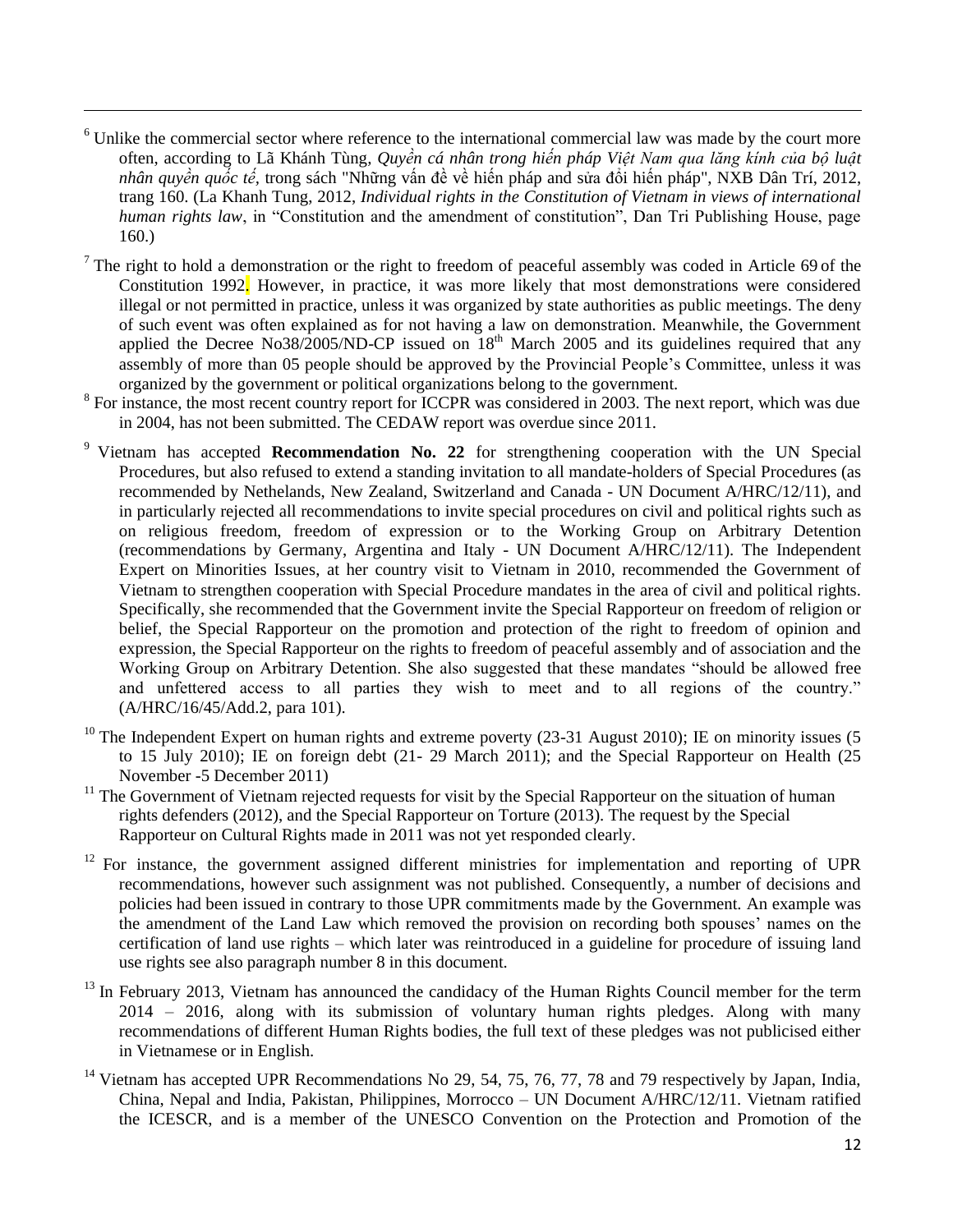Diversity of Cultural Expressions, 2005 and the UNESCO Convention 2003 for the Safeguarding of Intangible Cultural Heritage.

- <sup>15</sup> See Oscar Salemink, The King of Fire and Vietnamese Ethnic Policy in the Central Highlands, in Develop or Domestication? Indigenous people of Southeast Asia, Chiang Mai, Silkworm Books, 1997; Lê Hồng Lý et al. Bảo tồn and phát huy di sản văn hoá trong quá trình hiện đại hoá: Nghiên cứu trường hợp tín ngưỡng thờ cúng Hùng Vương (Phú Thọ), hội Gióng (Hà Nội), tháp Bà Poh Nagar (Khánh Hòa) and văn hoá cồng chiêng của người Lạch (Lâm Đồng). (Heritage conservation and protection in the modernisation: case studies of Hung King worshipping (Phu Tho), Giong Festival (Hanoi), Poh Nagar temple (Khanh Hoa), and Gong culture of Lach people in Lam Dong, Unpublished Report for UNESCO (2012). It was also recommended by the UN Independent Expert on minorities issues to the Government of Vietnam to take necessary steps to address disadvantageness of ethnic minorities, to change the stereotype towards ethnic minorities group and take a bottom-up approach in policy making and implementation, and to ensure a comprehensive legal framework to ensure non-discrimination and protection of minorities rights (Report of the independent expert on minority issues, Gay McDougall, Addendum. Mission to Viet Nam (5 - 15 July 2010)A/HRC/16/45/Add.2, para.76 -78).
- <sup>16</sup> Several studies on ethnic development pointed out different types of stereotypes against ethnic minorities. For instance, the study Hình ảnh người dân tộc thiểu trên báo in (Images of ethnic minorities in printed press conducted in 2011 (published by The Gioi Publishing House, 2011) reviewed 500 articles on printed newspapers and found 79% of those with stereoptypes and discriminated statements. Another study (unpublished) by iSEE, a Vietnamese NGO on ethnic stereotypes and its policy implications (Chịu khó vs chịu khổ: Câu chuyện định kiến tộc người and một hàm ý chính sách qua nghiên cứu định tính ở một tỉnh miền Bắc and Trung Việt Nam), or The Country Social Analysis: Ethnicity and Development in Vietnam (World Bank, 2009) indicated that stereotypes and discriminations against members of ethnic minorities were among most difficult challenges for their social inclusion and development.
- <sup>17</sup> As described, for instance, by Trương Huyền Chi (2010) in 'Họ nói đồng bào không biết quý sự học: 'Những mâu thuẫn trong giáo dục ở vùng đa dân tộc Tây Nguyên Việt Nam. (They said, "our fellows do not appreciate learning": Contradiction in education of multi-ethnic area in the Central highland of Vietnam), the researcher described challenges in schooling of ethnic minorities children, among which stereotypes were most critical against small groups.
- $^{18}$  CERD (2012) concerned about the absence of a comprehensive and dedicated law on non-discrimination in the Vietnamese legal framework, and recommended Vietnam to adopt an anti-discrimination law (CERD/C/VNM/CO/10-14, para.10).
- <sup>19</sup> The Law on Forest Protection and Development 2004 provided the concept of community forests, but the allocation of forest to communities was defined and practiced as the allocation of responsibility for guarding the forest rather than being able to benefit from the forest, needless to say such allocation was only conducted as some pilots (see Nguyễn Thị Thu Trang. 2012. Decentralisation of forest tenure for communities in the Central Highland. MPP2-610 (07/2012), Fulbright Economic Teaching Program. Available at [http://www.fetp.edu.vn/vn/luan-van-mpp/phan-quyen-so-huu-trong-giao-rung-cho-cong-dong](http://www.fetp.edu.vn/vn/luan-van-mpp/phan-quyen-so-huu-trong-giao-rung-cho-cong-dong-o-tay-nguyen/)[o-tay-nguyen/](http://www.fetp.edu.vn/vn/luan-van-mpp/phan-quyen-so-huu-trong-giao-rung-cho-cong-dong-o-tay-nguyen/) ; Hoàng Đình Quang, Newsletter No 8/2010 of Vietnam Forest Rangers. Accessed at [http://bidoupnuiba.gov.vn/index.php/vi/baovetainguyenrung-l/231-thc-trng-thach-thc-qun-ly-rng-cng](http://bidoupnuiba.gov.vn/index.php/vi/baovetainguyenrung-l/231-thc-trng-thach-thc-qun-ly-rng-cng-ng.html)[ng.html\)](http://bidoupnuiba.gov.vn/index.php/vi/baovetainguyenrung-l/231-thc-trng-thach-thc-qun-ly-rng-cng-ng.html).
- $20$  Article 48 para.3 Land Law 2003.

- <sup>21</sup> Concluding Observation CEDAW 2007, UN Document CEDAW /C/VNM/CO/6.
- <sup>22</sup> See Vietnam' State report (A/HRC/WG.6/5/VNM/1, para.43). Vietnam also accepted UPR Recommendations #A27 on women's rights in general (Russia) and 72 on fully implementation of Land law 2003 (Switzerland)– UN Document A/HRC/12/11.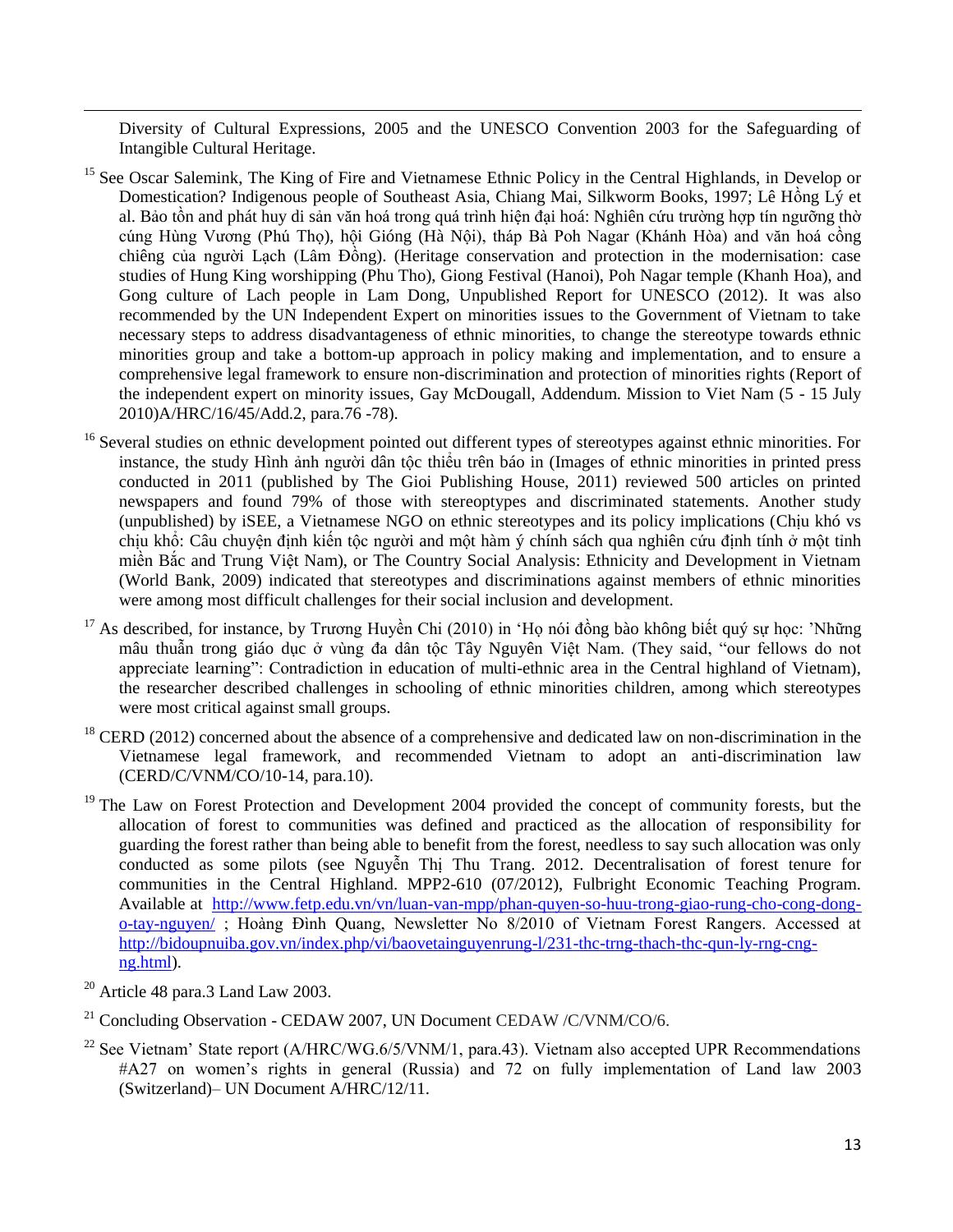$^{23}$  Law No 38/2009/QH 12 promulgated by the National Assembly on 19/62009 on Amendment of a number of articles in selected Laws related to infrastructure development has removed the provision in Article 48 para.3 Land Law 2003.

- $^{24}$ As mentioned at Article 43 para. 3 of Decree No 181/2004/NĐ-CP of the Government, at Circular No 01/2005/TT-BTNMT and later at Decision No 08/2006/QĐ-BTNMT of Ministry of Natural Resources and Environment. It was reinforced in the Circular No 17/2009/TT-BTNMT by the Ministry of Natural Resources and Environment in 2009.
- $^{25}$  In practice, the proportion of land use certificates recorded with names of wives and husbands accounted for only 7.8%, while certificates with the name of the husband only was 81.4%; the gap is wider for certificates on agricultural land and forestry, respectively, 5.1% and 86.3% (data from the National Household and Living Standard Survey 2006 quoted in Report on Gender Mainstreaming in the Project of Amendment of Land Law, 08/12/2012 by Ministry of Natural Resources and Environment). This disparity was more severe in the South, with only 1.1% of certificates in the name of both husband and wife, those with the wife's name was 22.1%, while 73.3% were in the name of the husband – as it was of 2.2%, 46.2% and 50.5% in the North respectively (World Bank.2008. ). In particular, there were provinces "does not have any case with both names on the certificate.(UNDP and Institute for Policy and Strategy for Agriculture Development. 2011. Land Policy for Development in Vietnam. Page 168).
- <sup>26</sup> Beside a respective indicator introduced in the Strategy for Comprehensive Growth and Poverty Reduction (2002), this issue was not monitored in any of national strategies or national programs on gender equality. State documents related to the issuance of land use rights certificates often did not report this information. For instance, the Report on Progress of Issuing Land Use Right Certificates No 93/BC-CP of the Government on 19/10/1997, or Report No. 193/BC-BTNMT on 06/9/2012 of the Ministry of Natural Resources and Environment on Review of the Implementation of Land Law 2003 and implications for Amendment of the Land Law did not mention this information. This missing of reporting information was noted in a report by CIFPEN and ActionAid Vietnam on "Survey on women's access to Land by status of land use rights certification in six regions of ActionAid Program sites", 8/2008.
- $^{27}$  In relation to the obligation to respect, ensure and protect women's rights and gender equality, Viet Nam accepted UPR Recommendations No. 14, 27, 29, 58, 82. The CEDAW Committee (2007) also recommended that Vietnam should ensure a full and effective implementation to achieve Millennium Development Goals (CEDAW/C/VNM/CO/6, para.29 and 32); ensure participation in decision-making processes at all levels, especially by women living in rural and remote areas and women belonging to ethnic minorities (CEDAW/C/SR.518, para.25).
- <sup>28</sup> Office of the National Assembly (2011), and Proceedings of the National Summit of the Women's Union (2012).
- $^{29}$  In the Communist Party, the percentage of women in secretariat positions at high levels did not make any progress with only 9% (at the Central level), and 12% (at the provincial level), which did not meet the target (data from the Department of Organisation, Central Political Bureau of the Communist Party, 2007 and 2001, and from the Women's Union, 2012); the rate of women in Secretary positions increased slightly, but only at 6,18%, the rate of women in Deputy Secretary was only 8,42% (Office of the Central Political bureau of the Communist Party, 2006, 2011 and documentations from National Summit of Women's Union in 2007 and 2012). Among the members of the Central Political Bureau, 12.5% (two per sixteen members) are women (one woman member was just elected in May 2013). In general, women only account about 37% Party members, and at two most powerful political organs of the Communist Party – the Political Bureau and the Central Committee, women representation was only 7% and 9% respectively (UNDP.2012. Women's Representation in Leadership in Vietnam). In the National Assembly, the rate of women members reduced from 27.3% (Term XI) to 25.76% (Term XII), and decreased to 24.4% (Term XIII) (Office of the National Assembly, 2011). The rate of women in the People's Council (elected bodies) at commune, district and provincial levels increased only 2-3% per term and did not reach the target of 30% at each level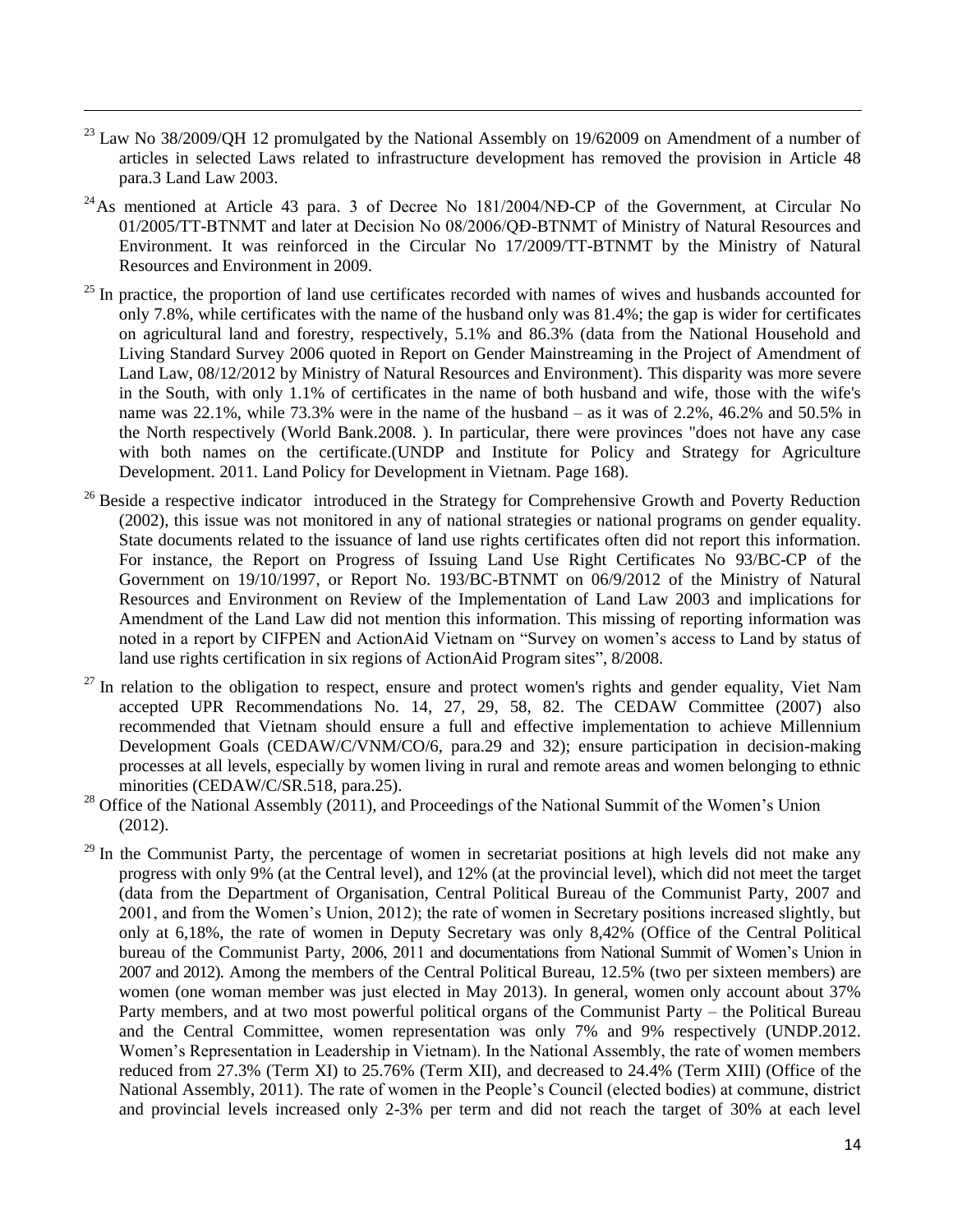(Ministry of Home Affairs, 2007 and 2011). The rate of women in Minister positions decreased from 12% to 9,3% in the existing cabinet, while the rate of women in Deputy Minister positions decreased from 8,4% to 7,9% (Office of the National Assembly, 2001; Ministry of Home Affairs, 2011; Office of the Government. 2007 and 2012. Report on implementation of the National Target on Gender Equality). The rate of women in Presidential positions of elected bodies at provincial, district and communal levels was only respectively at 5%, 6% and 6%; the rate of women in Chairperson position of Provincial, District and Commune's People's Committee was respectively at 2%, 5% and 6% (Documentations of the National Summit of Women's Union, 2007 and 2012). At Provincial Departments, the rate of women in leadership positions – both directors and vice-directors – was 11%. The improvement of the number of women in leadership positions was observed only at the district and commune level while the proportion of women in high level political leadership at the central and provincial levels remain unchanged if not reversed. (UNDP.2012. Women's Representation in Leadership in Vietnam).

- <sup>30</sup> The existing representation of women in leadership suggested a possible reinforcement and re-production of gender stereotypes that women are only suitable at supporting position, or with social services sectors such as education or health care, or social work.
- <sup>31</sup> See also UNDP.2012. Women's Representation in Leadership in Vietnam.
- <sup>32</sup> Labor Code and Social Security Law.

- <sup>33</sup> Vietnam accepted UPR Recommendations No. 4, 29, 34, 35, 37 on the protection of children's rights in general; to prevent and punish acts of trafficking in children, respectively from Malaysia, Argentina and Turkey; Japan; Iran; Austria; and Morocco – UN Document A/HRC/12/11. The Child Rights Committee also recommended Vietnam to take comprehensive measures to address violence against children, including abuse and neglect of children (CRC, 2012 - CRC/C/VNM/CO/3-4, para. 53 and 54).
- $34$  The Law on Protection, Care and Education of Children (2004) prohibits the abandonment of the child, and regulated that abandoned children belong to groups of children in special circumstances subjected to be protected and cared by the State to ensure their rights are fully practiced (Articles 7 and 40). Other relevant policies include Decision No 38/2004/QĐ-TTg (dated 17/3/2004) of the Prime Minister on subsidies for families and individuals who adopt orphans and abandoned children; Decision No 65/2005/QĐ-TTg (dated 25/3/2005) by the Prime Minister on the approval of the Proposal on Community-based Child care in special cases during 2005 – 2010, including orphans and abandoned children; Decree No 67/2007/NĐ-CP (dated 13/4/2007) and Decree No 13/2010/NĐ-CP dated 27/02/2010 of the Government on Social Welfares; Decree No 68/2008/NĐ-CP dated 30/5/2008 of the Government on conditions for establishment, procedures for establishment, organization, operation and dismiss social protection agencies; Decision No 267/QĐ-TTg dated 22/02/2011 of the Prime Minister on the Approval of the National Program on Children Protection during 2011 – 2015; Decision No 1555/QĐ-TTg dated 17/12/2012 of the Prime Minister on the Approval of the National Action Program for Children during 2012 – 2020.
- <sup>35</sup> About 0.6% of Vietnamese children. See Ministry of Labour, Invalids and Social Affairs, 2013. Draft Report on Qualitative Study on roots of problem of neglected and abandoned child in Vietnam.
- <sup>36</sup>This issue is not addressed in both National Programs: The National Program on Children Protection and the National Action Program for Children similar observation was made by CRC in the Concluding Observations (2012) for Vietnam (CRC, 2012 - CRC/C/VNM/CO/3-4, para.53).
- $37$  In practice, about 30-35% of orphans, abandoned children, children with disabilities and children living with HIV-AIDS are not fully covered by the State's policies. (See Ministry of Labour, Invalids and Social Affairs. 2011. Report on Evaluation of the Achievement of Objectives of the National Action Program for Children 2001 – 2010. Another study by the Vietnam Association for Children Rights Protection (VACRP) in 2010 suggested that only about 55% of orphans and abandoned were recorded by the local government, and only 81% of them received social assistance. Only 43.2% children lost one parent received social assistance. Private shelters are taking care of 66.3% orphans and abandoned children. However, most of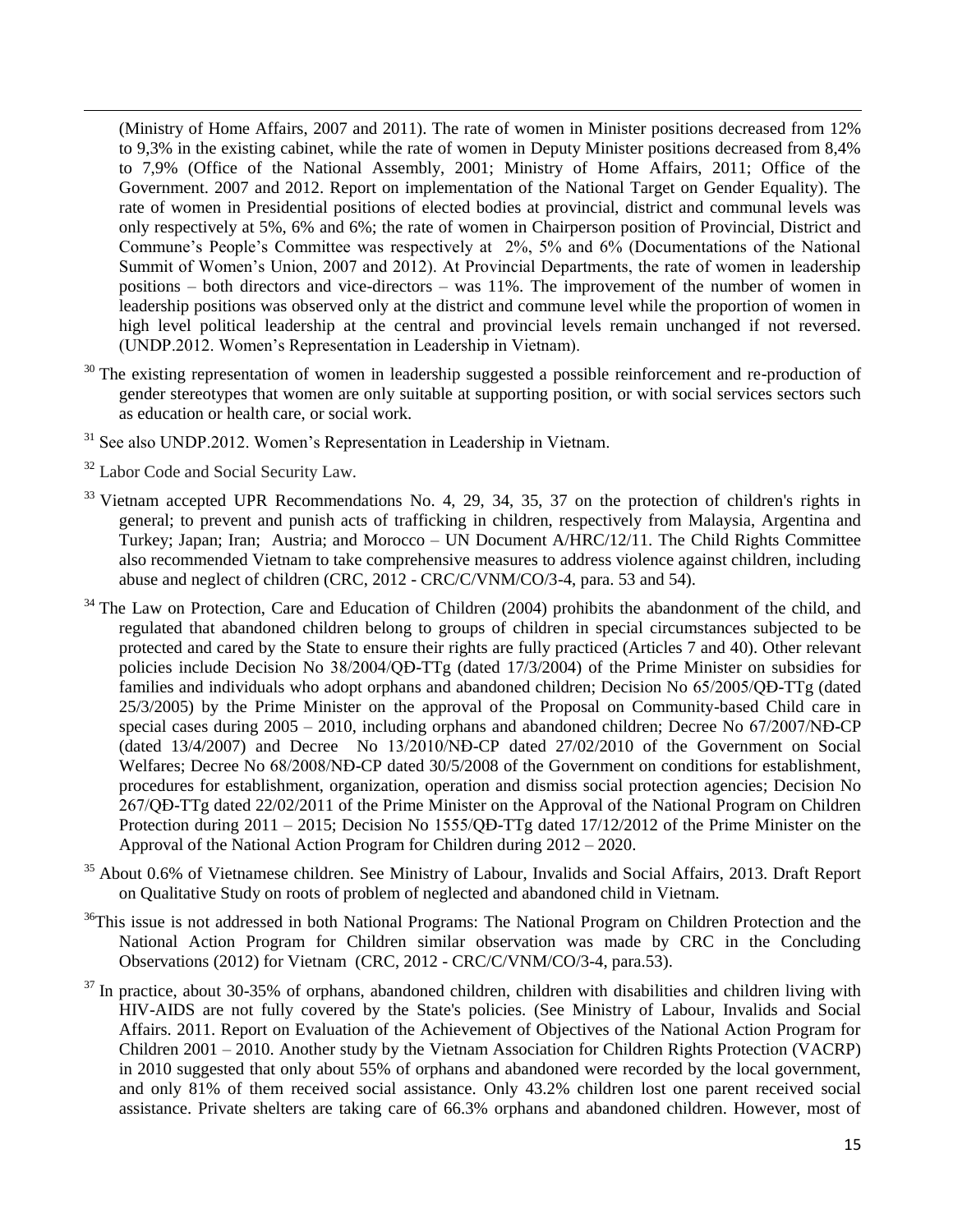their employees are not adequately trained, with untrained staff accounted 43.8% and 56% reported that they do not have long term commitment because of being under-paid (VACRP. 2010. Analysis on the implementation of Government's Policies and Programs for orphans and abandoned children in 9 provinces and cities).

- Only 38% of mothers in urban areas spend more than 3 hours a day to take care of her child, this proportion in rural areas was only 25%. (UNICEF and the Research Institute on Family and Gender (2008), Result of the National family Survey 2006 – Child neglect is a form of child abuse). In 2006, up to 19% of children aged 0-59 months were either left at home alone or being sited by other children under age 10. (UNICEF, (2010), Children Situation Analysis in Vietnam). Child abandonment is a criminal charge only in case such act resulted in the death of the child (Article 94 Criminal Code).
- <sup>38</sup> UPR Recommendations 29, 54, 70, 71, 73, 74 to ensure the rights of vulnerable groups including people with disabilities respectively by Japan, India, Côte d'Ivoire, Campuchia, Singapore and Azerbaijan accepted by Vietnam; In particular Recommendations No 30 and 31 regarding efforts to implement the rights of people with disabilities by Cuba and Libya – UN Document A/HRC/12/11.
- $39$  Recommendation by South Africa accepted by Vietnam UN Document A/HRC/12/11

- <sup>40</sup> According to the Ministry of Labour, Invalids and Social Affairs, in 2011, approximately 93% of people with disabilities in Vietnam were not vocationally trained. Among the number of people with disabilities were trained, only about 1.22% of qualified for recruitment. There is a high percentage of people with disabilities unable to find any jobs: 41.86% in the Red River Delta and 35.77% in the South East Mekong Delta. (Briefing provided at the National Committee of Ethnic Minorities Affairs, dated 28/4/2011, accessed at [http://cema.gov.vn/modules.php?name=News&op=Print&mid=4551\)](http://cema.gov.vn/modules.php?name=News&op=Print&mid=4551) In education, only 66.5% children with disabilities at the age of primary school attended a school due to low awareness of parents, the education system and society, and the lack of facilities, equipment and capacity of the education system (UNICEF.2013. The State of Children in the World 2013).
- <sup>41</sup> Labour Law Article 35, para.4 required that persons with disabilities should not work for more than 7 hours/day or 42 hours/week. In fact, such provision did not bring an equal opportunity for a person with disabilities to join work force in factories, especially for those positions working in a team or a row.
- $42$  Before, the law on Legal Aid (2006) provided that only person with disabilities "with no family support" could enjoy legal aids – Article 10 para.3, followed by Decree No 07/2007/NĐ-CP on 12/01/2007 by the Government on the implementation of the Law on Legal Aid – Article 2 para.4.
- $43$  According to Ministry of Justice, the number of cases of persons with disabilities supported with legal aid was gradually increased from 2007 to 2010, but remain limited at 0.73% of total cases supported, and limited in urban areas. (Access at the Ministry of Justice's website [http://www.moj.gov.vn/Pages/solieuthongke.aspx;](http://www.moj.gov.vn/Pages/solieuthongke.aspx) 11/4/2013).
- <sup>44</sup> As no provision related to legal aid for persons with disabilities was included in the joint circular No 10/2007/TTLT-BTP-BCA-BQP-BTC-VKSNDTC-TANDTC between the Ministry of Justice, the Ministry of Public Security, the Ministry of Difense, the Ministry of Finance, the Supreme Procuracy and the Supreme Court, and the draft of the new Joint Circular to replaced above mentioned document; Joint Circular No 10/2011/TTLT-BTP-TTCP on providing legal aids in handling complaints on administrative decisions and administrative measures. In fact, cccess by persons with disabilities are limited. For instance, a person with disabilities had to crawl up the stairs to the court to file a complaint (as described at: [http://tuoitre.vn/Chinh-tri-Xa-hoi/415306/Bo-len-cau-thang-nop-don-cho-toa.html;](http://tuoitre.vn/Chinh-tri-Xa-hoi/415306/Bo-len-cau-thang-nop-don-cho-toa.html) 11/12/2010; or deaf people do not have proper access to court procedures and proceedings, especially during criminal trials due to a lack of proper sign languages for legal terms (according to a review of recent criminal cases related to hearing-impaired people listed at [http://phapluattp.vn](http://phapluattp.vn/) dated 24/5/2010, or at [http://vnexpress.net](http://vnexpress.net/) dated 25/5/2010; described in "How to handle the criminal case of a hearing-impaired person" at [http://www.tienphong.vn.](http://www.tienphong.vn/)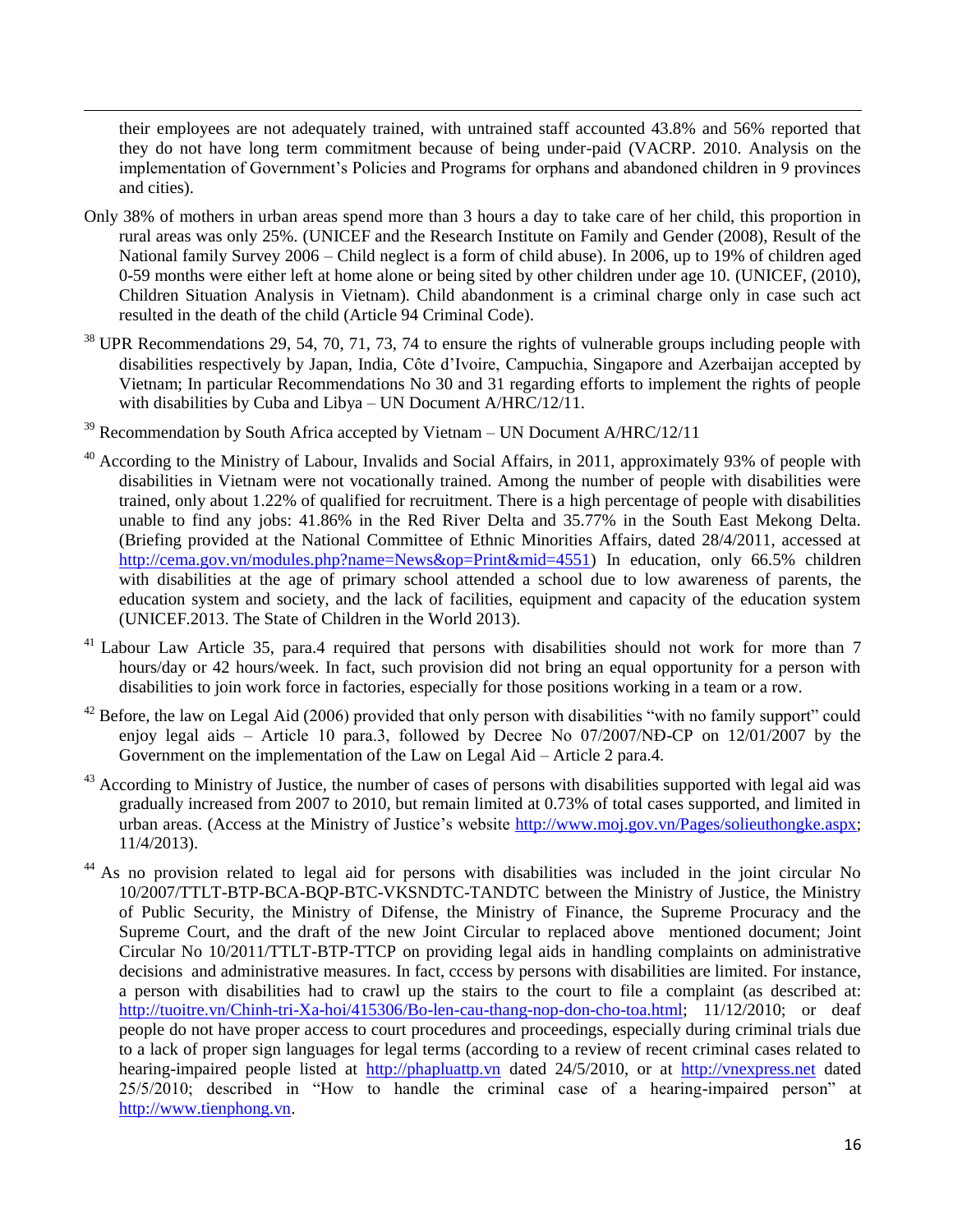<sup>45</sup> Ministry of Labour, Invalids and Social Affairs. 2008. Survey on the implementation of laws and regulations on people with disabilities.

- <sup>46</sup> The right of persons with disabilities to access public buildings, housing and public transportation was provided in the Law on People with Disabilities (Article 39 – 42), Labour Law (Article Điều 171); Law on Construction 2003 (Article 52); Law on Public Air transportation 2006 (Article 145), Law on Land Transportation 2008 (Article 3, 11, 23, 33, 44, 59, 79); Law on Railway (Article 21, 43, 97); Law on Sciences and Technology 2000; Standards on Construction for people with disabilities; The Project to support people with disabilitiesduring 2012-2020 approved by Decision No 1019/QĐ-TTg of the Prime Minister stated an objective that by 2015, at least 50% public buildings are accessible for people with disabilities, and fully accessible by 2020.
- $47$  For instance, the bus system in Hanoi and Ho Chi Minh city provide free tickets for people with disabilities, however buses in these cities are not accessible for wheelchairs. Another example in the air transportation was a regulation by the National Airlines (Vietnam Airlines), which required persons with disabilities to register support service 24 hours in advance. The airline passenger with disabilities has to sign a voidliability paper, which could be an excuse for airlines staff to refuse support to the passenger at an unexpected event. On railway, most of train stations do not have staff to assist passengers with disabilities, while trains' entrances and toilets are not accessible for wheelchairs.
- <sup>48</sup> A lesbian reported to the Institute for Social, Economics and Environment Studies (iSEE) that she was refused a service by an insurance company as her medical document stated that she is lesbian.
- <sup>49</sup>For example, a number of cases were reported on newspaper, such as L.Liễu Tiểu Long, *"Nỗi thống khổ" việc làm của người đồng tính*, (The pain in getting an employment for a homosexual person) Người Đưa Tin, 2012,<http://www.nguoiduatin.vn/noi-thong-kho-viec-lam-cua-nguoi-dong-tinh-a55855.html> ; Thục Anh, *Dở khóc dở cười chuyện đồng tính nơi công sở*, (homosexual people at work) Thebox.vn, 2012, [http://www.baomoi.com/Do-khoc-do-cuoi-chuyen-dong-tinh-noi-cong-so/139/8712120.epi;](http://www.baomoi.com/Do-khoc-do-cuoi-chuyen-dong-tinh-noi-cong-so/139/8712120.epi) or Hoàng Yến, *Nhà hàng bị kiện vì sa thải người đồng tính*, (A restaurant was sued for firing a homosexual staff) Pháp Luật TP.HCM, 2012, http://phapluattp.vn/20120528104119876p1063c1016/nha-hang-bi-kien-vi-sa-thainguoi-dong-tinh.htm
- <sup>50</sup> Another lesbian woman reported to iSEE that local police examined their rented house where she lived with her partner. They were fined for not register their residential status to local police. After paying the fine, they tried to register, however they were requested off the record to move out of the house as the police did not accept registration from a homosexual couple. The expression of gender identity was viewed as acts "imitating, disturbing society, violating morality and good traditions", sometimes at authorities' public speech (for example, Director of Ho Chi Minh City Department of Justice Uong Thi Xuan Huong said during the Review Conference on the Implementation of Marriage and Family Law on 16/4/2013: "*The young generation is racing to the trend of changing genders. (…) disturbing society, vilolating the good morality and traditions of our country.'*, and thus can be intervened and disposed. Many cases of transgender people in direct contact with the Institute for the Studies of Society, Economy and Environment share that the local officials often disperse their gatherings and prohibit them from coming to certain places, they also often give a warning regarding the "curfew," specifying that the transgender people cannot be outside after midnight. Some public places also deny transgender people's entrance. Homosexuals are considered "easy to slip into the criminal scenes," (Trieu Duong, *Homosexual criminals: Increasing everyday*, Ha Noi Moi, 2012, http://www.baomoi.com/Toi-pham-dong-tinh-Ngay-cang-giatang/104/9032554.epi), and there will be mitigating factors for the defendant if the victim is gay, reasoning that the victim must have led "an unrestrained lifestyle" (Phong Anh, *The murderer killing a homosexual director escaped the death penalty*, Dat Viet newspaper, 2010, http://www.baomoi.com/Hung-thu-sat-haigiam-doc-dong-tinh-thoat-an-tu-hinh/104/5945010.epi) or is not serious-minded (Canh Sat Toan Cau, *Murder, cutting body into pieces: The homosexual criminal concern,* 2013, http://www.anninhthudo.vn/Phap-luat/Giet-nguoi-chat-xac-Moi-lo-toi-pham-dong-tinh/481099.antd).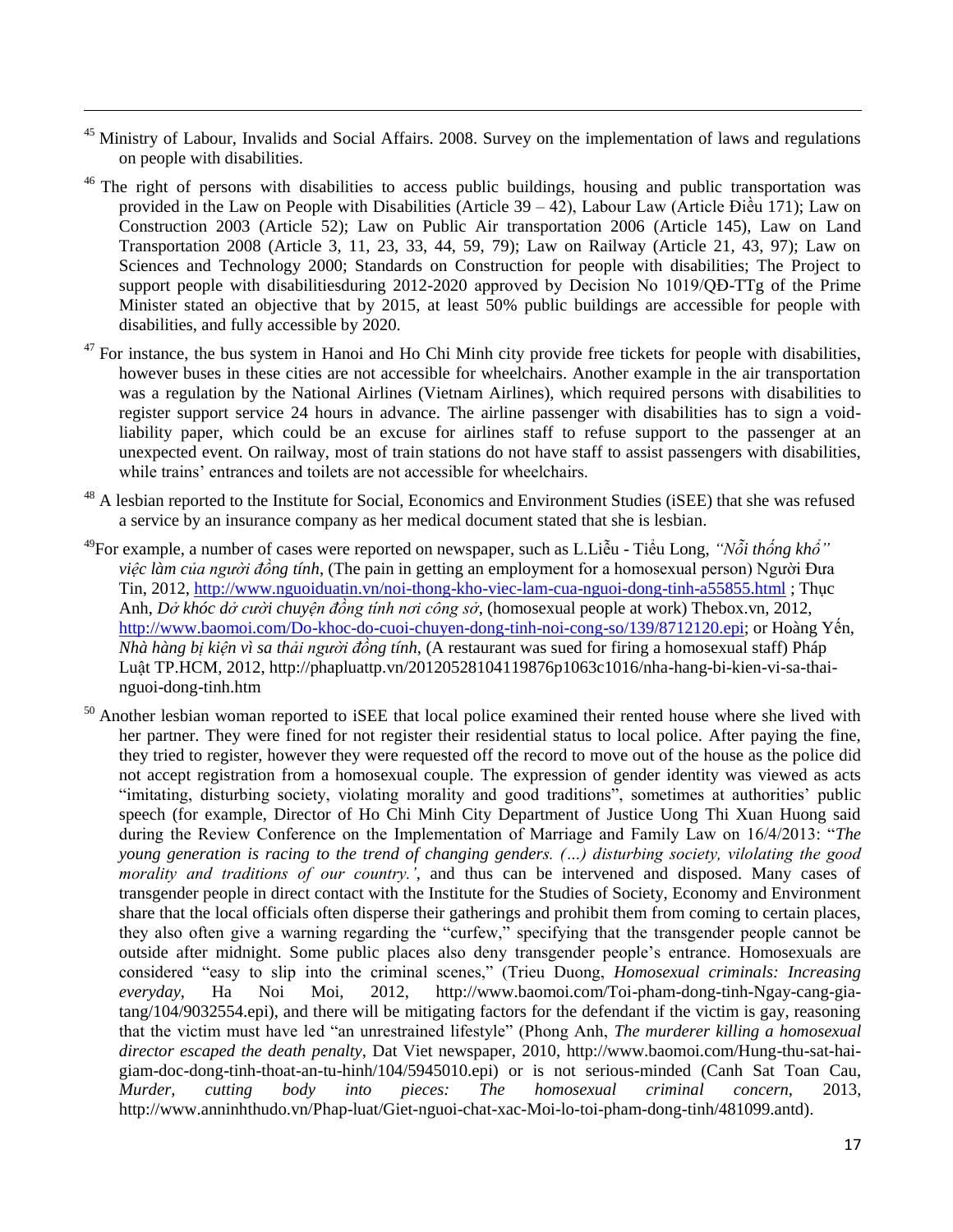- In addition to institutionalized discrimination in laws, stigma and discrimination for LGBT people among law enforcement and the public attitude, discrimination practices occurred in culture, social, health and education. Many teachers without proper knowledge about homosexuality and sexual orientation, or equality, have commited abusive behaviors such as insulting or commiting discriminatory acts against students because of sexual orientation or gender identity (Ho Huong Giang, *Homosexual students, the teachers are 20 years behind*, Vietnamnet, 2012, http://vietnamnet.vn/vn/giao-duc/72607/hoc-tro-dongtinh--thay-co-lac-hau-20-nam.html). LGBT people have suffered violence in the family, forced treatment, or being discriminated in health care. In many cases, the doctors scolded, scorned and even denied medical care to patients who are gay or transgender because of their sexual orientation and gender identity. (Nguyen Thu Nam, *Study on gay discrimination in a number of medical facilities in Hanoi and Ho Chi Minh City,*  The Institute for Studies of Society, Economy and Environment, 2010). These acts of discrimination and abuse are not addressed.
- <sup>51</sup> Criminal Code, Article 111. As the provision explained that "intercourse is an act between man and woman" and the law did not recognize gender identity of transgenders, an act of rape a person who had sex reassigned from male to female did not legally commit an act of rape.
- <sup>52</sup> Hoàng Yến, *Hiếp dâm người chuyển đổi giới tính, có bị tội?* (Is raping a transgendered person legally considered a criminal offense?) Pháp Luật TP.HCM, 2010, http://phapluattp.vn/20100824122757371p1063c1016/hiep-dam-nguoi-chuyen-doi-gioi-tinh-co-bi-toi.htm
- <sup>53</sup> As required by *Decree No 38/2005/NĐ-CP*.
- <sup>54</sup> iSEE reported that several lesbian women, or people with sex re-assigned from female to male in District No06. Ho Chi Minh city were arrested and kept at police stations, or taken to "education centers" for not having legal identification cards.
- <sup>55</sup>*Decree 24/2013/NĐ-CP*. Point i Paragraph 1 of Article 12.
- <sup>56</sup>*As above*. Paragraph 1 of Article 1.7.

- <sup>57</sup> The Government of Vietnam accepted eight UPR Recommendations which suggested a facilitation of the establishment and operation of social organizations, such as develop a legal framework and measures for the full implementation of human rights treaties to which Vietnam is a party, particularly in the conduct of the necessary steps to promote and protect fundamental rights and freedoms (Recommendations #A9 (Japan), 14 (Egypt), 15 (People's Republic of Korea, and Russia), 22 (Germany and Mexico), 24 (Algeria), 44 (Argentina), 45 (Italy), 52 (South Korea) accepted by Vietnam – UN Document A/HRC/12/11.
- <sup>58</sup>Recommendations by UK (Para.51b), Canada (Para. 35e), Norway (Para. 41b), Finland (Para. 63a), Germany (Para. 64d), USA (Para. 66b), and Argentina (Para. 83c) UN Document A/HRC/12/11.
- <sup>59</sup> Recommendation by UK was rejected UN Document A/HRC/12/11 Para.51 (b).
- <sup>60</sup> In Vietnam, the term "civil society" or "civil society organization" are neither legally nor formally recognized. These terms were often associated by governmental officials with "enemy", which is the main structural challenge to the work of civil society organizations. During the UPR consultation workshops, it was recommended by participants from the government to remove the term "civil society" and "civil society organisations" from this report. In the UPR 2009, the Government of Vietnam also rejected recommendations specify "civil society organisations" including Recommendations by UK (Para.51b), Canada (Para. 35e), Norway (Para. 41b), Finland (Para. 63a), Germany (Para. 64d), USA (Para. 66b), and Argentina (Para. 83c) UN Document A/HRC/12/11.
- $<sup>61</sup>$  For instance, hundreds of organizations are member of key NGOs' networks such as GENCONMET, GPAR,</sup> VNGOA, NEW, DOVIPNET, PPWG, CIPFEN, PPWG, VNGO&CC.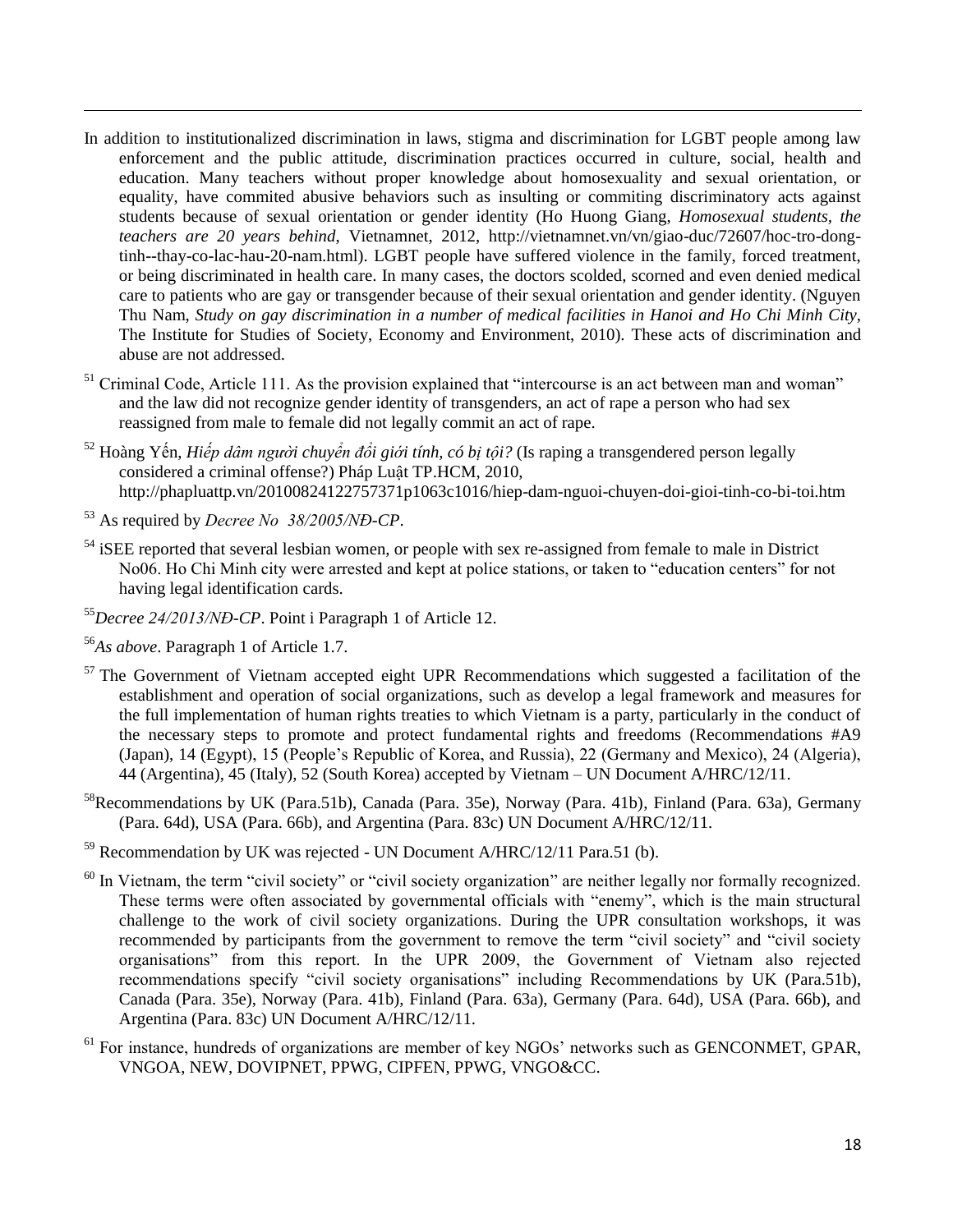$62$  Good practices of participation in the public policy process were experiences in the development of Law on Gender Equality, Law on prevention of Domestic Violence, Law on Prevention of HIV/AIDS, Law on Employment, during consultation of the Constitution Amendment, and several other important policies.

- <sup>63</sup> William Taylor, Nguyễn Thu Hằng, Phạm Quang Tú, Huỳnh Thị Ngọc Tuyết. 2012. "Xã hội dân sự tại Việt Nam: Nghiên cứu so sánh về các tổ chức xã hội dân sự tại Hà Nội và Thành phố Hồ Chí Minh" (Civil Society in Vietnam: A compararive study of civil society organizations in Hanoi and Ho Chi Minh city) commented that there is no focal point for the registration of an NGO. The practice of registration depended on the operational sector as well as personal relationship for individuals who wished to establish an organization, who could register under different ministries or with government's special associations (those organizations enjoy state budget for human resource and operation).
- <sup>64</sup> For instance, Trần Đăng Tuấn, a well known journalist initiated a program to provide nutritious food for school children in the mountainous province. He applied to the Ministry of Home Affairs to establish a Charity Foundation "Cơm có thịt" (Rice with Meat) at the end of May 2012, but his application was not considered by October 2012, without any response (He sent a public letter to announce the situation at [http://dantri.com.vn/dien-dan/nha-bao-tran-dang-tuan-viet-thu-gui-bo-truong-bo-noi-vu-ve-com-co-thit-](http://dantri.com.vn/dien-dan/nha-bao-tran-dang-tuan-viet-thu-gui-bo-truong-bo-noi-vu-ve-com-co-thit-663966.htm)[663966.htm;](http://dantri.com.vn/dien-dan/nha-bao-tran-dang-tuan-viet-thu-gui-bo-truong-bo-noi-vu-ve-com-co-thit-663966.htm) Another case was Phạm Thanh Hiệp, President of Provincial Councils for Scout testified that, the Association of Scout in Ho Chi Minh city submitted an application for establishment to the Provincial Department of Home Affairs on 8/8/2012. After several months with no response, he sent a second written request, and was replied that according to an instruction by the People's Committee of Ho Chi Minh city, several organizations for youth exist, such as Communist Youth Association, Communist Frontier Children Association, Student Association, therefore the establishment of the Scout Association was not allowed. Their application was refused, even though the Scout Association was registered with the Government of Vietnam People's Republic on 31/5/1946 and President Ho Chi Minh was the Honored President of Vietnamese Scout Association.
- <sup>65</sup> William Taylor, Nguyễn Thu Hằng, Phạm Quang Tú, Huỳnh Thị Ngọc Tuyết. 2012. "Xã hội dân sự tại Việt Nam: Nghiên cứu so sánh về các tổ chức xã hội dân sự tại Hà Nội và Thành phố Hồ Chí Minh" (Civil Society in Vietnam: A compararive study of civil society organizations in Hanoi and Ho Chi Minh city). page 4 and 27.
- <sup>66</sup> Article 9 and Article 10 of the Constitution 1992 and Article 9, Article 10 of the Draft Amendment of the Constitution 1992 provided the right to supervise and criticise activities of state agencies, elected representatives and officials, employees State only to the Fatherland Front and its member organizations, which reflected a discrimination against independent civil society organisations which are not a member of the Fatherland Front. Similarly, Article 34 of Decree 45/2010/ND-CP excluded the right to participate in selected activities of state management, public services, and to provide monitoring and assessment of policies, programs, schemes and projects by state by civil society organizations. Decision 97/2009/QD-TTg of the Prime Minister limits number of fields of science and technology that an organisation could register and operate, and does not allow any public comments on strategies and policies of the Party and the State. Decree No. 38/2005/ND-CP dated 18/03/2005 of the Government provides a number of measures to ensure public order has restricted the right to assemble and peacefully protest, which is one important measure of civil society organizations to involved enforcement of the policy process as well as the right to participate in management of the society and the country, and the right to freedom of expression. Article 69 of the Constitution 1992 (amended in 2001) provided that the exercise of freedom of speech, freedom of information, freedom of association, freedom assembly should be "in accordance with laws and legal documents". Therefore, the implementation of these rights and freedoms might be limited as: i) there is no law on association and law on access to information despite several drafting discussions; ii) The interpretation of provisions on public security, such as Article 88 of the Criminal Code 1999 (amended) which may have criminalized those statements not favoured by the Government, or Article 6 Decree 98/2008/NĐ-CP (dated 28/8/2008 on the management, provision and utilization of internet service and information on the internet), had a chilling effect on the exercise of the freedom of speech.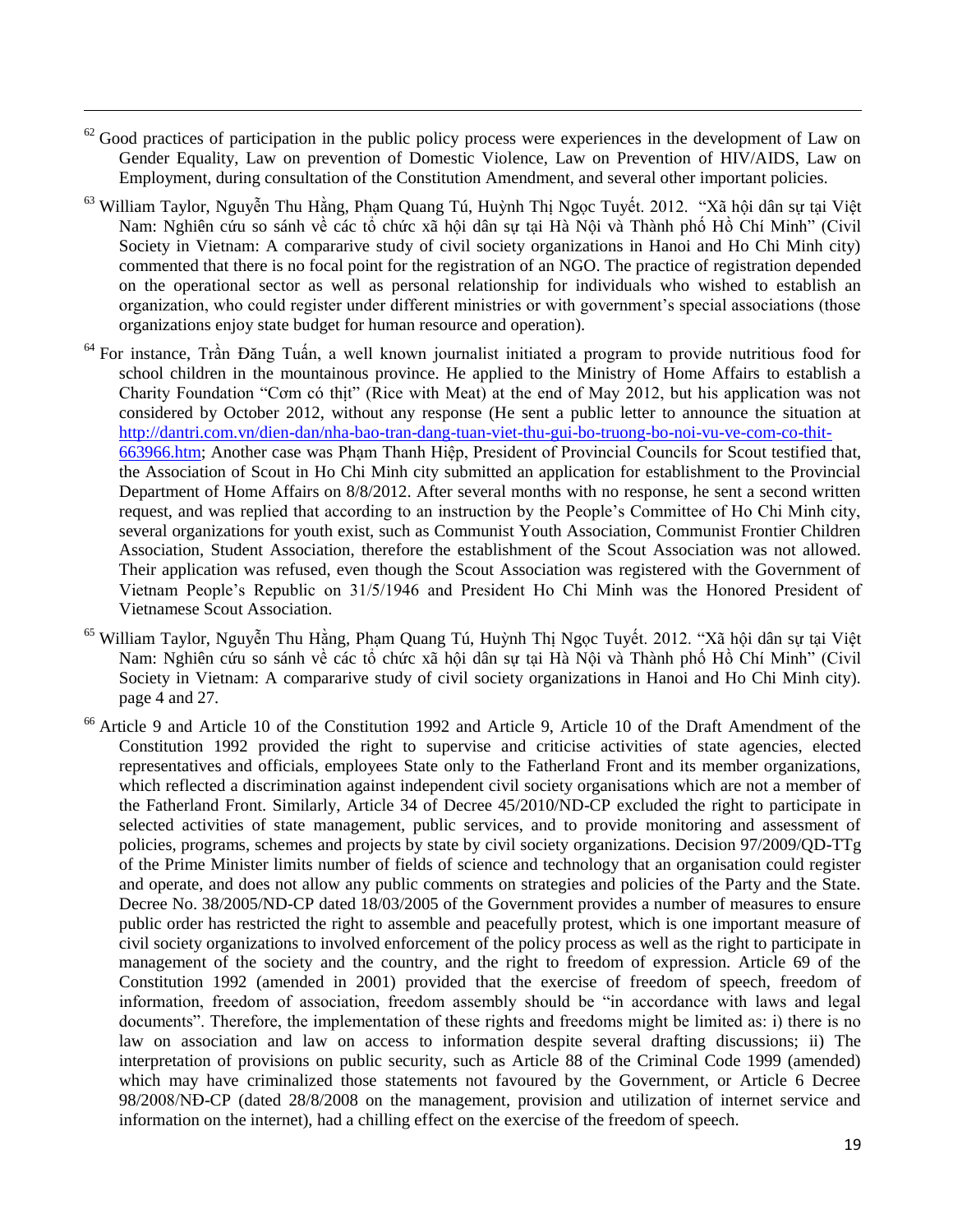- $67$  Pham Quang Nam, Nguyễn Ngọc Anh. 2013. Implementation of Decree 93: Practices and Recommendations (pages 5, 24, 28 and 29) (Draft paper). Decree 93/2009/ND-CP and Circular 07/2010/TT-BKH was rather difficult for a number of organizations to get their projects approved by the respective authorities.
- <sup>68</sup> The Center for Support Social Development Programs (CSDP) testified that authorities of Thai Nguyen Province did not allow them to implement a project on "Strengthening Democracy through Policy Advocacy in Pho Yen District, Thai Nguyen Province" in 2011. Another organization, the Center for Education and Capacity Building for Women (CEPEW) testified that Authorities of Thanh Hoa Province did not allow the Center to implement "Practicing Democracy: Realise the right to access to information and feedbacks to between local authorities and people for a sustainable community".
- <sup>69</sup> On freedom of information, Vietnam accepted Recommendations No. 45 (by Italy) on compliance with Article 19 ICCPR; No 46 (by Canada) on issuance of access to information legislation; No 47 (by Sweden) on respect freedom on expression in media reform; No48 on protection of press freedom (by Australia); protection of journalists (by Switzerland); and press law in compliance with Article 19 ICCPR (Netherlands). Vietnam rejected all recommendations related to independent or private media (by Canada at para. 35 (a), by Norway at para.41(d,e), by Netherlands at para. 47 (b), by UK at para. 51(a), by New Zealand at para. 59 (b) - UN Document A/HRC/12/11.
- $70$  There are several existing clauses on disclosure of information in different legislations: Constitution 1992 (article 53); Press Law 1999 (article 2, 4, 7, 8, 10); Law on Prevention of Corruption 2005 (article 12, 13, 30, 33); Decree No 120/2006/NĐ-CP on guidelines and implementation of selected articles of the Law on Prevention of Corruption; Law on State Audit 2005 (Article 58); Ordiance on Grassroot Democracy at Commune Level 2007 (article 5 and 9); State Budget Law 1992; Regulation on spokeperson and provision of information for media; Decree No92/2006 required the leader of Ministrial Agencies and Provincial Authorities to disclose development plans of areas and sectors; Law on Promulgation of Legislation by People's Council and People's Committee, 2004; Ordinance on Protection of State Secrets, 2000, Decree No 33/2002/NĐ-CP on the implementation of the Ordinance on Protection of State Secrets, etc.
- $71$  For instance, even though the Law on State Budget required frequent disclosure and report of public debt (article  $44 - 47$ ), in practice, it was not possible to find frequent reports or information on the public debt as commented by the UN the independent expert on the effects of foreign debt and other related international financial obligations of States on the full enjoyment of all human rights, particularly economic, social and cultural rights, Cephas Lumina during his country visit in March 2011 (A/HRC/17/37/Add.2, para 5).
- $72$  The Ordianance required disclosure of certain documents, development plans and information, forms of disclosure and responsibilities of local authorities in providing information to people at communal level.
- <sup>73</sup> World Bank. 2010. Survey report on information disclosure in land management (table 1).
- $74$  According to a research done by the School of Law, Hanoi National University in collaboration with the Centre for Human Rights and Citizen's Rights and the Centre for Comparative Legal Studies (in the same university), some authorities sealed the sign "Confidential" even on their telephone directory (in "Tiếp cận thông tin: Pháp luật and thực tiễn ở Việt Nam, (Access to Information: Legislation and Practices in the world and Vietnam). National University Publishing House.2011. page 597).
- $75$  Vietnam has accepted UPR recommendation No 36 on strengthening anti-corruption efforts to avoid the negative impact on human rights (by Iran) - UN Document A/HRC/12/11.

<sup>76</sup> Article 122 of the Draft presented at

 $\overline{\phantom{a}}$ 

http://www.moj.gov.vn/hienphap1992/News/Lists/giaidapthacmac/View\_Detail.aspx?ItemID=5223

 $77$  In the Corruption Perception Index 2012 announced by Transparency International, Vietnam ranked at 123/176 countries and territories, with 31/100 điểm. PAPI, the Provincial Administrative Performance Index – a national survey on performance of the administrative system showed that the percentage of people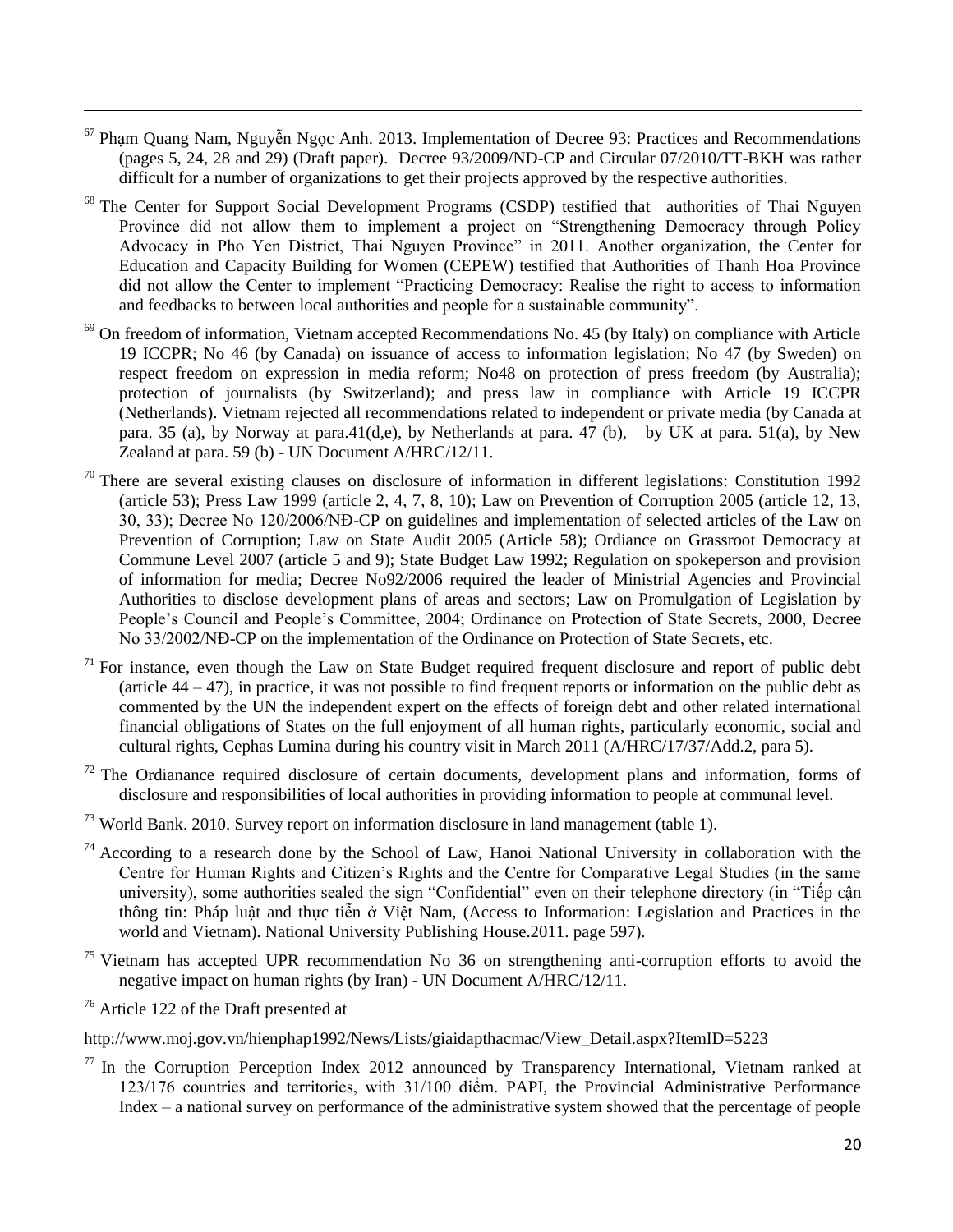believed there is no diverting of public funds was slightly above 50% (50.06% in 2011 and 50.70% in 2012). Corruption affects the equal rights to quality public services, such as procedures related to the granting of land use right certificates (with 50.26% of respondents in the PAPI survey 2011 believed that bribery is common), the respective percentage related to construction permit is 48.81%, the health service at district level is 53.48%, for education is 40.86 and to get an employment in the public sector is 59.67%. The repeated survey in 2012 report a thin progress in the construction sector, however confidence on noncorruption in the public health care, and public sector employment decreased. More information is available at [http://www.papi.vn.](http://www.papi.vn/)

- During the national consultation workshops of this report, a quick assessment on the relevancy and urgency of different problems showed that corruption was perceived as most critical and urgent issue, which affected the realisation of human rights (In the South, 55% of participants in the South rated as very critical and urgent, 30% participants rated as critical and urgent. In the North, the respective number is 63% and 31% in a scale of 1: do not know; 2: not relevant for Vietnam; 3: not very important; 4: important issue, but not urgent; 5: Important and critical; 6: very important and critical).
- $^{78}$  Vietnam accepted the recommendations No 3 to consider ratification of the CAT (by Australia, Sweden, Nigeria, Algeria and Chile), rejected UPR Recommendations of Canada, Austria, the United States regarding disclosure of detention conditions, provided general feedback with recommendations on strengthening legal aid for detainees (Recommendation of Canada), no response to recommendations to consider the invitation to the Special Rapporteur on Arbitrary detention (Recommendation of Mexico) - UN Document A/HRC/12/11.
- $79$  These cases were reviewed as reported in major printed domestic newspapers during  $2009 2013$ , including: Detainees died at police stations at district level: 1) Nguyễn Mạnh Hùng died after 10 days detained at the station of Ha Dong district, Hanoi. He died before being admitted to hospital on 29/11/2009; 2) Nguyễn Quốc Bảo died after being transdered from the police station of Hai Ba Trung district in Hanoi to the hospital on 22/1/2010; 3) Võ Văn Khánh died at the police station of Dien Ban District in Quang Nam Province on 7/5/2010; 4) Vũ Văn Hiền died after being transferred from the policy station of Dai Tu District in Thai Nguyen province on 30/6/2010; 5) Nguyễn Văn Khương was beaten to death by Nguyễn Thế Nghiệp, police officer of Tan Yen District in Bac Giang province on 23/7/2010; 6) Trần Duy Hải died in the temporary detention center of the police station of Chau Thanh A District in Hau Giang province on 8/8/2010; 7) Nguyễn Công Nhựt died in the temporary detention center of the police station of Bến Cát District, Bình Dương province on 26/4/2011; 8) Huỳnh Thanh Thắng died in the temporary detention center of the police station of Bù Đốp District in Bình Phước province on 7/10/2011; 9) Đặng Văn Trí died in the temporary detention center of the police station of Krông Nô district in Đăk Nông province on 15/11/2011; 10) Lê Quang Trọng died in the temporary detention center of the police station of Can Lộc District in Hà Tĩnh on 19/3/2012; 11) Tăng Hồng Phúc died in the temporary detention center of the police station of District No.8, Hồ Chí Minh City on 2/4/2012; 12) Bùi Hữu Vũ died in the temporary detention center of the police station of Nam Đàn District, Nghệ An on 11/4/2012; 13) Ngô Thanh Kiều was tortured by five police officers of Tuy Hoa City of Phu Yen district lead to his death on 13/5/2012; 14) Nguyễn Mạnh Sơn was beaten to death by seven police officers of Thạch Thất district in Hanoi on 21/6/2012. Homicides at police station at commune level: 15) Đặng Trung Trịnh died at the police station ofUBND xã Tiên Động, Tứ Kỳ, Hải Dương on 28/11/2009; 16) Nguyễn Văn Long died at the police station of Bom bo commune, Bù Đăng, Bình Phước on 23/12/2009; 17) Trần Ngọc Đường died at the Commune People's Committee station of Thanh Bình commune,Trảng Bom, Đồng Nai on 9/9/2010; 18) Đặng Quang Trung died at the police station of Tiến Hưng commune, Đồng Xoài town, Bình Phước on 15/3/2011; 19) Nguyễn Mậu Thuận was beaten by four police officers of Kim Nỗ commune, Đông Anh, Hà Nội lead to his death on 30/8/2012; 20) Nguyễn Thanh Hiền died on 8/9/2012 as he was released from the police station of Ngô Quyền ward, Vĩnh Yên city, Vĩnh Phúc; 21) Trần Văn Tân died at the Commune People's Committee station of Kim Xuyên commune, Kim Thành, Hải Dương on 2/1/2013.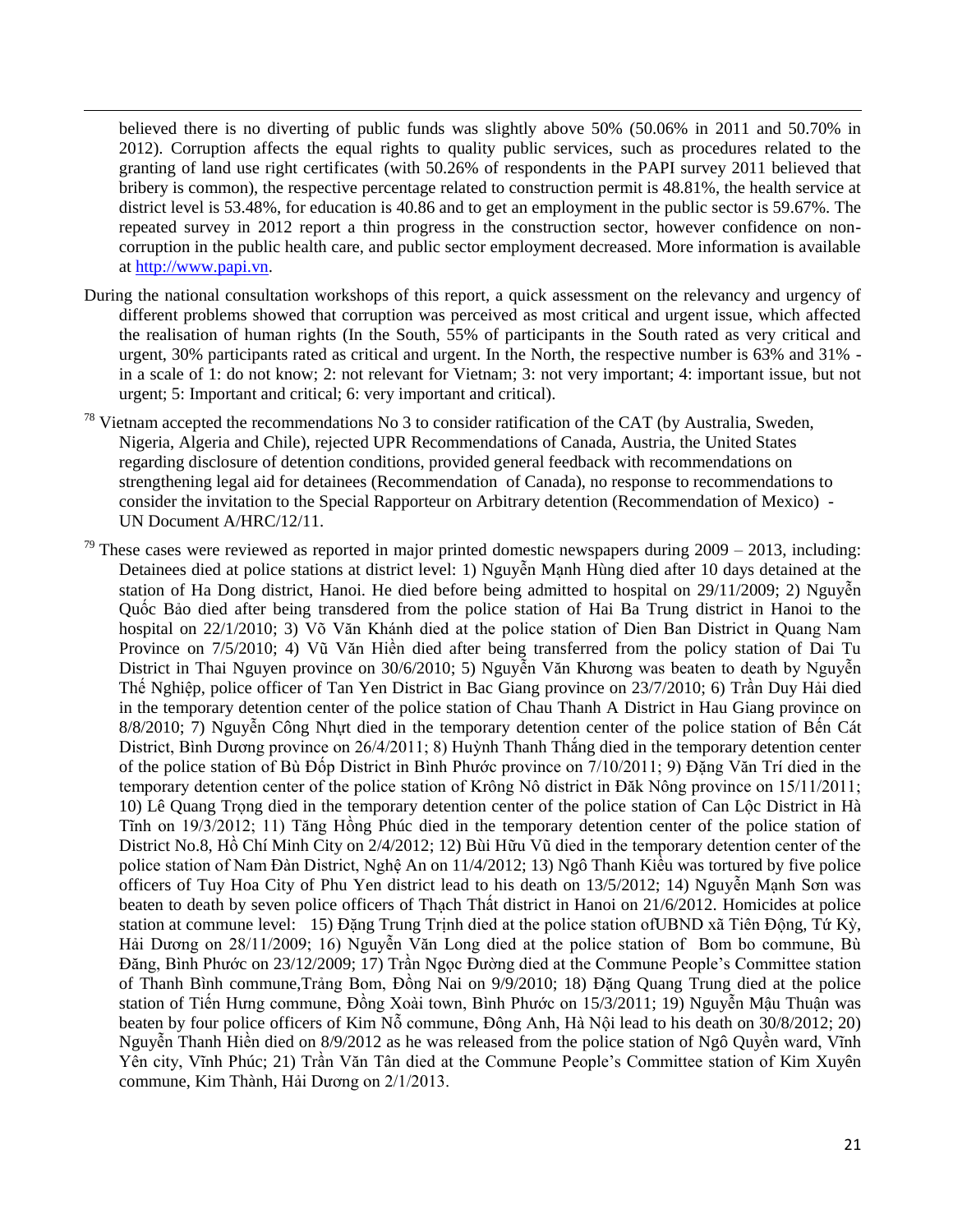<sup>80</sup> for "using corporal punishment" (under Article 298 of the Criminal Code 1999), "intentional injury" (as Article 104 of the Penal Code) or "causing death while on duty" (under Article 97 of the Penal Code).

- <sup>81</sup> Poor and degraded infrastructure of detention centres and overloaded prisons are common in many province according to report of Procuracy in 34 provinces: Trà Vinh, Sóc Trăng, Đồng Nai, Bình Định, Vĩnh Long, Yên Bái, Bạc Liêu, Bình Thuận, Lâm Đồng, Điện Biên, Long An, Bình Dương, Khánh Hòa, Vĩnh Phúc, Hà Nội, Đắc Lắc, Bắc Ninh, Kon Tum, Tây Ninh, Đồng Tháp, Quảng Nam, Hậu Giang, Bắc Kạn, Gia Lai, Thanh Hóa, Cà Mau, Quảng Bình, Hà Tĩnh, Kiên Giang, Cao Bằng, Thừa Thiên Huế, Lào Cai, Quảng Trị, Hà Giang) – Trainig document of the Supreme Procuracy – accessed at <http://www.vksndtc.gov.vn/theloai/thongbao/108.aspx>
- $82$  For instance, Lê Quốc Đạt died on 13/4/2013 at the temporary detention center of Chí Hòa, Ho Chi Minh city. The case was reported by An Danh, Phạm nhân chết trong trại giam, gia đình không được báo tin (Detainee died in custody, family was not informed), Pháp luật TP.Hồ Chí Minh (Ho Chi Minh city legal news), 17/4/2013, [http://phapluattp.vn/20130417010427665p0c1015/pham-nhan-chet-trong-trai-giam-gia-dinh](http://phapluattp.vn/20130417010427665p0c1015/pham-nhan-chet-trong-trai-giam-gia-dinh-khong-duoc-bao-tin.htm)[khong-duoc-bao-tin.htm.](http://phapluattp.vn/20130417010427665p0c1015/pham-nhan-chet-trong-trai-giam-gia-dinh-khong-duoc-bao-tin.htm)
- <sup>83</sup> Related to the right to fair trial, Vietnam accepted UPR Recommendations by Iran (No.38), Côte d'Ivoire, Turkey and Pakistan (No.39); Bangladesh (No.40); Turkey (No.41); Argentina (No.42) and Austria (No.43) - UN Document A/HRC/12/11.
- <sup>84</sup> Strategy on Judicial Reform towards 2020 at Resolution 49-NQ/TW by the Central Committee of the Communist Party on 2/6/2005.
- <sup>85</sup> Article 72 of 1992 Constitution, the Civil Code, Civil Procedures Code, Penal Code, Criminal Procedures Code, Law on the Organisation of the People's Court, Law on the Organisation of the People's Procuracy. Article 7 of the Law on the Organisation of the People's Court 2002 provided that The *courts* shall *conduct* public *trials*, except for cases of necessity to *conduct* secret *trials* in order to keep the State secrets, preserve the nation's fine traditions and customs or to keep secrets of the involved parties at their legitimate requests.
- <sup>86</sup> On average, a judge worked on 42 to 47 cases per year, however, in some districts, this number was 120 to 140 cases per year. When received a complaint, the court often did not issue a receipt neither inform plaintiff on the proceedings, the complainant would have to come back to the court several times to check whether their complaints were admitted, and what/when/how would the next step be conducted. (UNDP Project 00058492. 2012. Report on the Survey on Local Court Adminstration practices in Vietnam – 2012). According to the annual report of the Supreme Court in 2012 (Ibid), there were 869 administrative cases unsolved, the backlog of administrative cases was up to 23% in 2012. The number of administrative cases in 2012 increased 166%. The accumulated number of unsolved cases at the Supreme Court were very large (up to early 2013, it was 4,361 cases).
- <sup>87</sup> According to a survey on the practice of local courts in Vietnam by UNDP and the Ministry of Justice, the practice of consult the verdict or report on the court decision were common, while the local court considered the provincial court their direct administrative supervisor as more than 63% of surveyed judges at provincial and district levels mentioned a "regulation to report on court decision" (UNDP Project 00058492. 2012. Report on the Survey on Local Court Administration Practices in Vietnam – 2012).
- <sup>88</sup> UNDP Project 00058492. 2012. Report on the Survey on Local Court Adminstration practices in Vietnam 2012. Page 30. Also according to the annual report of the Supreme Court in 2012, in administrative cases, usually due to the nature of having one side is a member of the local government, it is difficult for local courts to come up with objective judgment. Many administrative judgment were canceled or corrected by the judge. (Supreme Court, *Báo cáo tổng kết công tác năm 2012 and nhiệm vụ trọng tâm công tác năm 2013 của ngành Tòa án nhân dân (*18/01/2013) (Annual Report of Operation in 2012 and Major Tasks for 2013 of the People's Court System). BC*05/BC-TA* . Page 7. Available at the website of the Supreme Court: [http://toaan.gov.vn/portal/page/portal/tandtc/545500/3827663?p\\_state=6&p\\_nam\\_baocao=22&p\\_loai=1\)](http://toaan.gov.vn/portal/page/portal/tandtc/545500/3827663?p_state=6&p_nam_baocao=22&p_loai=1).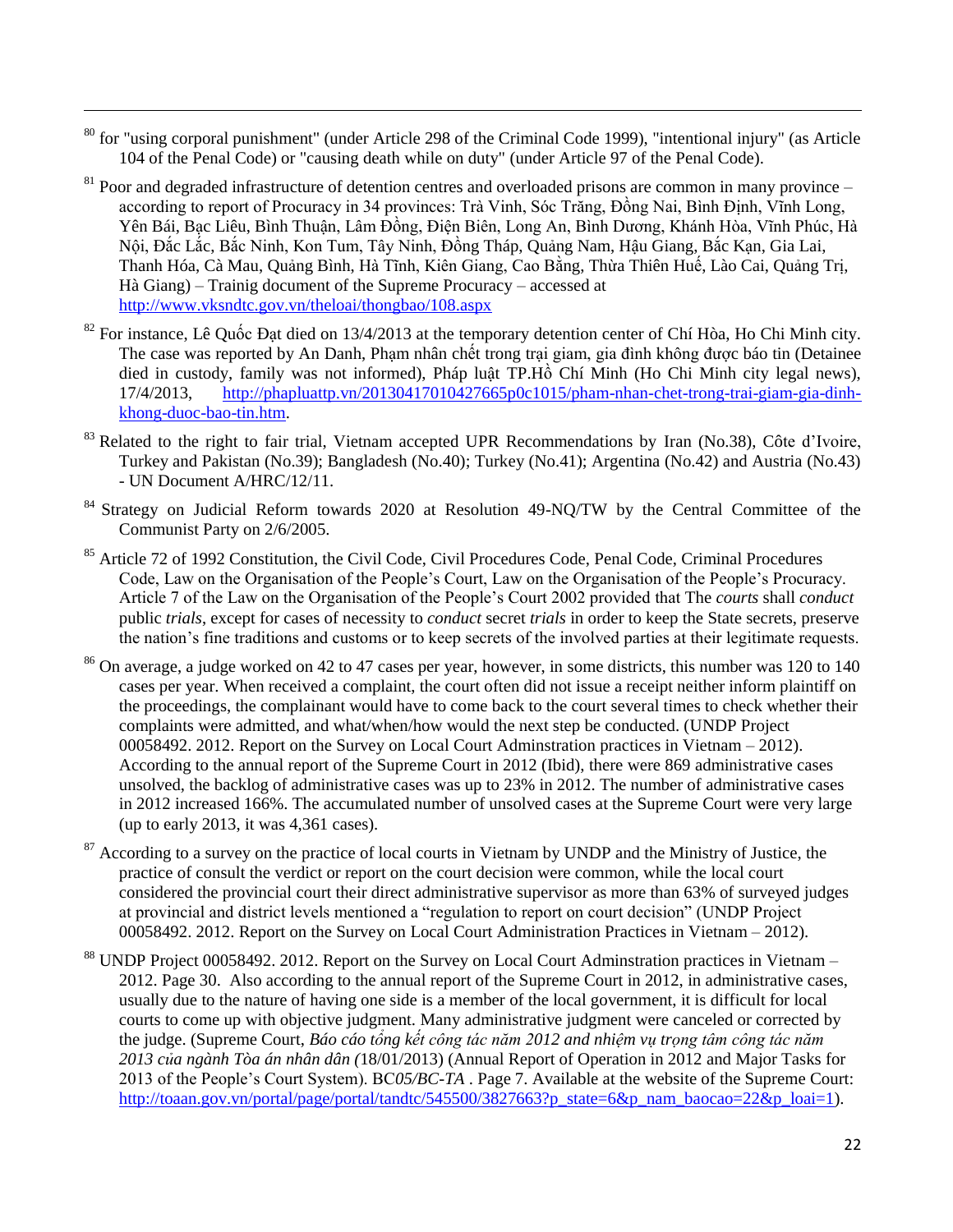- $\overline{\phantom{a}}$ <sup>89</sup> Article 27 of Lawyer's Law and Circular no. *70/2011/TT-BCA* dated 10/10/2011 on defense lawyer and right to be defended.
- <sup>90</sup> In many cases, Investigation office did not accept the defense lawyer proposed by the offence's relatives, but required agreement of the offences while it is difficult to meet the detained offence. According to *Báo cáo đánh giá thực trạng bảo đảm quyền bào chữa và quyền hành nghề của luật sư, kèm theo Kiến nghị sửa đổi, bổ sung Bộ luật tố tụng hình sự năm 2003* (Công văn số 251/LĐLSVN, 29/10/2012). [Report on right of litigation and right to defense of the lawyers in Vietnam, attached with proposals to amend the Criminal Procedure Code 2003 - Vietnam Bar Federation, Letter No.251/LDLSVN, 29/10/2012.]
- <sup>91</sup> Constitution 1992, Article 17 and 18, and Land Law 2003 article 38.
- $92$  Report on Review of Resetlement Projects for hydropower and irrigation works by the Department of Resettlement and New Economic Zones under the Ministry of Ariculture and Rural Development, 2012. 94.4% people in resettlement for Son La hydropower plant was people belong ethnic minorities groups, the number for Huoi Quang plant was 97.4% and for Ban Ve was 99.5% (the State's Conulting Company on Electricity Construction (2007) and National Institute for Agricutural Planning and Projection (2004, 2005, 2006 and 2008))
- 93 94.4% people in resettlement for Son La hydropower plant was people belong ethnic minorities groups, the number for Huoi Quang plant was 97.4% and for Ban Ve was 99.5% (the State's Conulting Company on Electricity Construction (2007) and National Institute for Agricutural Planning and Projection (2004, 2005, 2006 and 2008)).
- <sup>94</sup> For instance, the field work conducted by CIFPEN in the resettlement site for Ban Ve Hydropower showed that 81,1% respondents in Thanh Son commune and 91,2% in Ngoc Lam said the compensated land they received were unfertilized land and not suitable for agricultural activities; 100% respondents in both communes said they did not receive land use rights certificates, or almost one-third of respondent said the allocation of compensated land has not been completed (for 35,1% respondents in Thanh Sown and 29,4% respondent in Ngoc Lam, noted that the project started in 2004. In 2012, 145 households (more than 500 people) had left their resettlement site to return to the previous residential land, 181 households sold their allocated land and moved out of the resettlement site) 90% respondents in Thanh Son reported that compensated houses were too small for them, or did not have water supply. Another survey by an NGO in three large hydro power plants in Ban Ve, Yali, and Tuyen Quang reported on 54% of respondents were unhappy about the selection of the resettlement site. Design of housing in resettlement site was not culturally suitable (CODE.2011. Reallocation, Resettlement, Stabilisation of life and protection of natural resources and environment in hydropower projects in Vietnam).
- <sup>95</sup> Ibid.Less than 50% affected households were informed directly during different steps of a resettlement planning and implementation, only 10 -20% involved in discussion of the planning and implementation. (page 123).
- <sup>96</sup> In a survey on governance at the provincial administration, the percentage of respondents did not know about land use planning was 72.62% in 2010 and 79.19% in 2011(PAPI survey 2011, page 17).

 $97$  Land Law 2003, Article 42, para. 3.

<sup>98</sup> According to the General Comment No7 by the Committee on Economic, Social and Cultural Rights, Nonvoluntarily resettlement is in general considered a violation of International Human Rights Law, and the state should limit forced eviction, take measures to ensure that resettlement decisions will be considered with due attention to legal and social aspects, and adequately compensate those who were forced to relocate.

 $99$  Article 58 Draft Amendment of the Constitution 1992.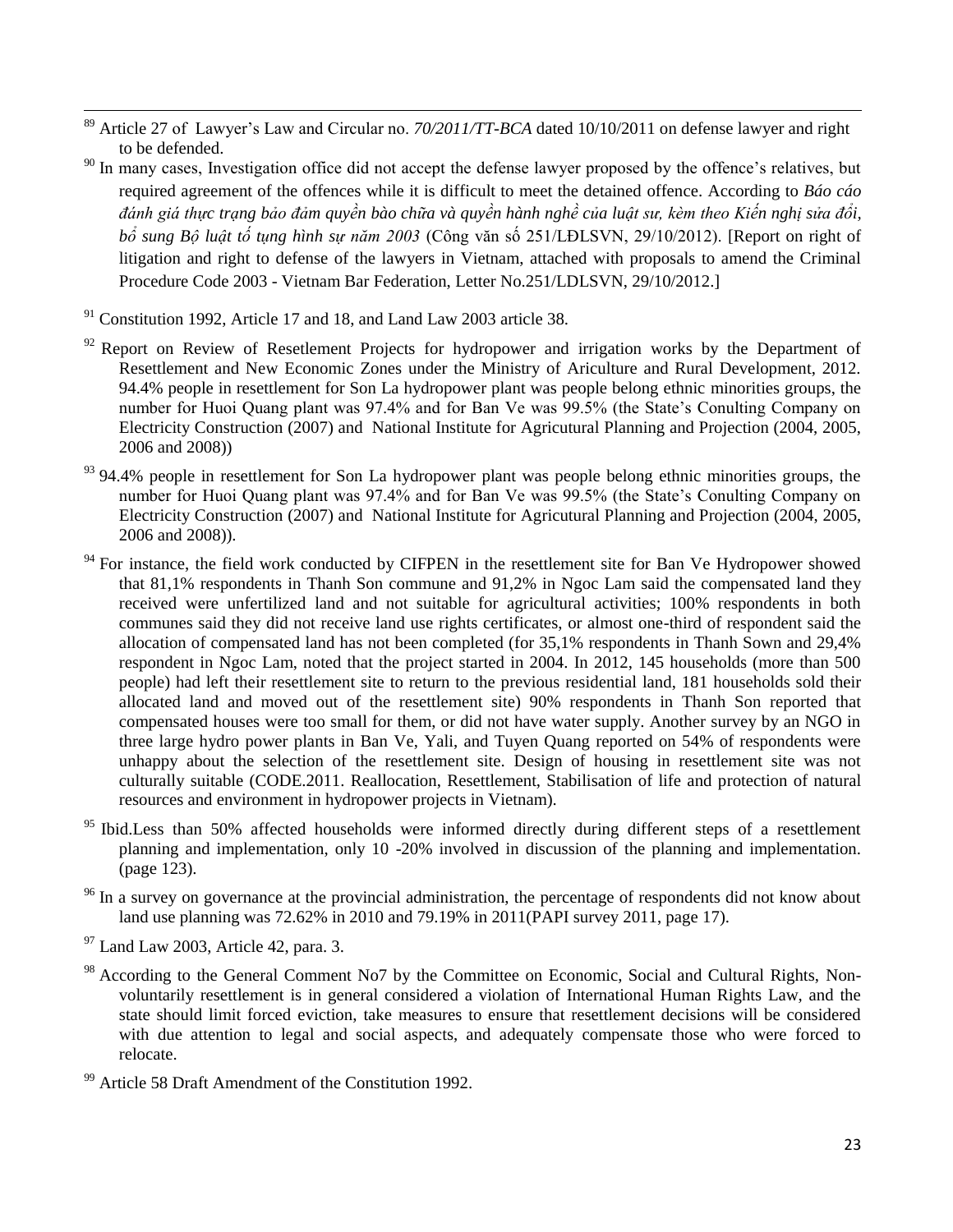$100$  Key principles and requirements for states such as 'only in the exceptional circumstances'; 'with the prior, free and informed consent of affected communities'; 'the carrying out of evictions impact assessments' and so forth are established in the UN Basic Principles and Guidelines on Development based Evictions and Displacement. See the report of the Special Rapporteur on Adequate Housing, A/HRC/4/18, February 2007. Also see General Comment No7 by the Committee on Economic, Social and Cultural Rights, Both these instruments clearly state that on-voluntarily resettlement is in general considered a violation of International Human Rights Law, and the state should limit forced eviction, take measures to ensure that resetlement decisions will be considered with due attention to legal and social aspects, and adequately compensate those who were forced to relocate.

- <sup>101</sup> Vietnam accepted eight recommendations on ensuring the rights of vulnerable groups in general (Recommendations by Thailand(No 62), China (67), Lebanon (69), Côte d'Ivoire (70), Cambodia (71), Azerbaijan(74), China (75), and Pakistan(77) - UN Document A/HRC/12/11) and specifically two recommendations on social housing by the Philippines (No 57) and Cote d'Ivoire (No 70) - UN Document A/HRC/12/11.
- <sup>102</sup> For instance, housing programs 134, 135 and other programs. CERD(2012) has recognized this good practice (Concluding Observation by CERD - Document CERD/C/VNM/CO/10-14, para B4(f)).
- <sup>103</sup> The UN Human Rights mechanisms also recommended that Vietnam should pay attention to ensure the right to adequate housing - especially in terms of hygiene and safety, health – for urban poor, especially migrant workers (Report on the visit by the Independent Expert on human rights and extreme poverty, Magdalena Sepúlveda Carmona (2010) - A/HRC/17/34/Add.1). Beneficiaries of social housing policy are defined as government staff who do not have a house, families of targeted policies, families of invalid soldiers or sacrified people, families who contributed to the revolution, families with low income, poor labours who were permanent residents. However, the distribution of housing benefit are not equal. For instance, a survey on needs of social housing in Hanoi listed housing needs of 35 Central Government's agencies with 157,000 staff, and 83 agencies of the city with 36,000 staff registered for purchase of social housing. The survey report set an objective for Hanoi by 2015 to build 15,500 apartments for governmental staff, and did not assess or set any objective for other sector, not to mention migrant workers. (Following the report on Newspaper An ninh thủ đô. 14/4/2013. Rầm rộ đăng ký mua nhà ở xã hội: Cơ hội hay nỗi lo. [http://www.anninhthudo.vn/Nha-Dat/Ram-ro-dang-ky-mua-nha-o-xa-hoi-Co-hoi-hay-noi-lo/494495.antd\)](http://www.anninhthudo.vn/Nha-Dat/Ram-ro-dang-ky-mua-nha-o-xa-hoi-Co-hoi-hay-noi-lo/494495.antd)
- $104$  According to a survey by Vietnam General Confederation of Labor, a minimum wage was established in 1993 but from the outside it was set at a low level relatively to its purpose. The minimum wage in effect become the actual level of basic salary for unskilled and low-skilled workers, meeting only 40-60% of workers minimum expenses. Ref. Lao Dong(2012) "Hard life of laborers on minimum wage" (translated). Lao Dong 11 December 2012. [http://laodong.com.vn/cong-doan/nguoi-lao-dong-song-lay-lat-voi-muc-luong-toi](http://laodong.com.vn/cong-doan/nguoi-lao-dong-song-lay-lat-voi-muc-luong-toi-thieu/91341.bld)[thieu/91341.bld](http://laodong.com.vn/cong-doan/nguoi-lao-dong-song-lay-lat-voi-muc-luong-toi-thieu/91341.bld)
- <sup>105</sup> D. Vaughan-Whitehead (2011). 'How "fair" are wage practices along the supply chain? Global Assessment in 2011" paper prepared for Better Work conference, 26-28 October 2011, Washington DC. [http://betterwork.org/global/?p=1296.](http://betterwork.org/global/?p=1296) Wage disparity between workers at the top and bottom of the wage scale was high in Vietnam.
- <sup>106</sup> Vietnam has full of obligations to the right to decent work in Article 6 and 7 of the International Covenant on Economic, Social and Cultural Rights. Vietnam is also a member of 18 ILO Conventions concerning various issues of labor. Related to workers, Vietnam accepted UPR Recommendations No1 (by Malaysia), No37 (by Iran), No52 (by Korea), No 55 (by Algeria), 56 (Turkey), and 70 (by Côte d'Ivoire) – UN Document A/HRC/12/11. However, Vietnam was not a member of any Convention of the International Labour Organization concerning trade union. Vietnam has also received recommendations from the UN human rights mechanisms on the ratification of the International Convention on the Protection of the rights of migrant workers and their family members (CERD(2012) - CERD/C/VNM/CO/10-14 para.20; CEDAW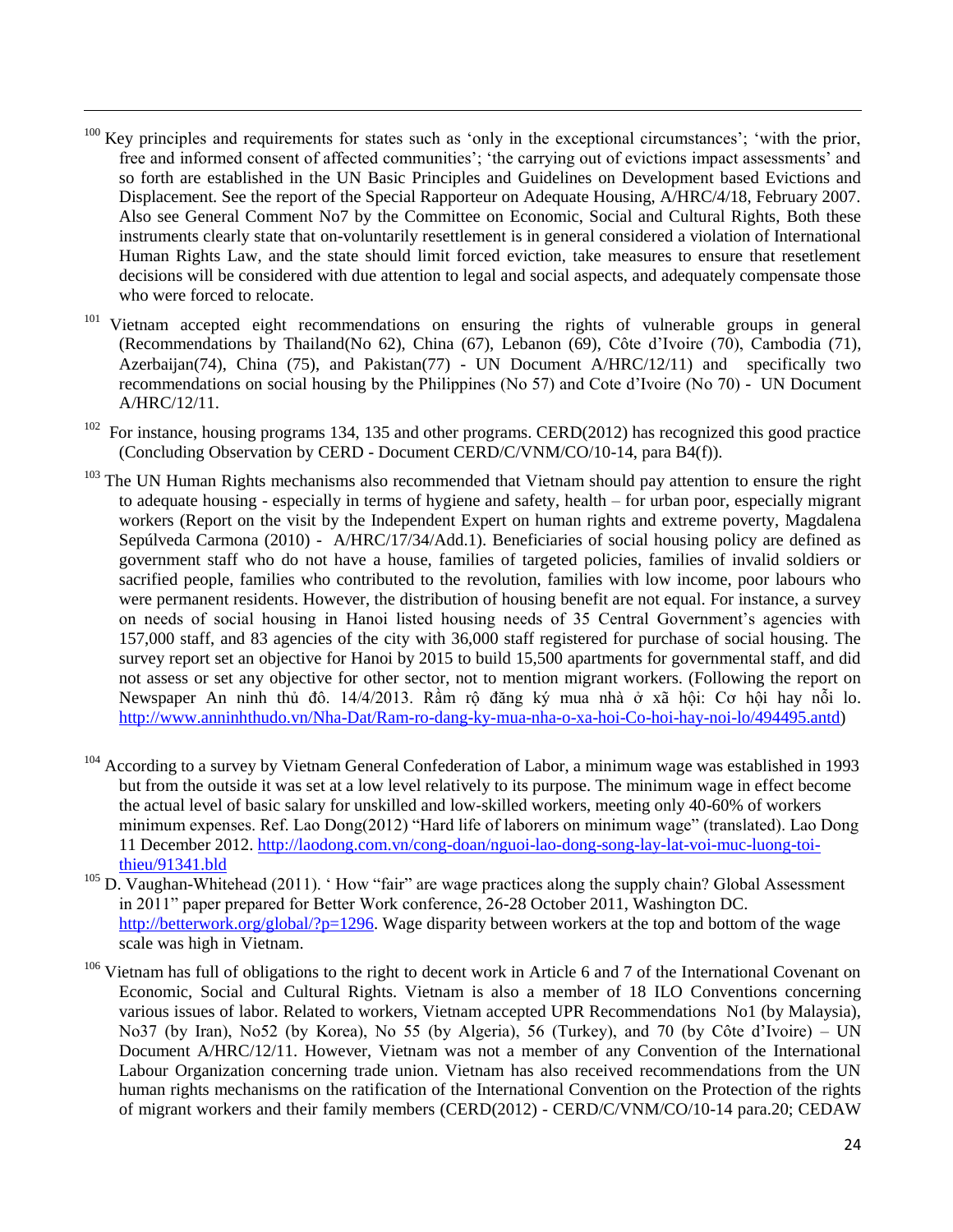(2007)- CEDAW/C/VNM/CO/6 para.33; CRC(2012) - CRC/C/VNM/CO/3-4. para.80), the ILO Convention No. 189 (2011) on the working conditions of domestic workers (CRC (2012), CRC/C/VNM/CO/3-4. para.80) but so far no clear agenda to participate in these conventions was published.

<sup>107107</sup> The Vietnam General Confederation of Labor (VGCL) is the only trade union organization officially recognized in Vietnam.

- <sup>108</sup> The prevailing Trade Union Law makes it impossible for self-employed labour to freely establish their union, and the foreign workers cannot establish or join the trade union (Law on Labour Union of Vietnam, article 1). The collective bargaining was limited due inability of representation of the enterprises level, The only way to negotiate wages was wildcat strikes. According to the Federation of Labour Union, there were 978 strikes in 2011. From 1995 to 2012, there were nearly 5,000 strikes organized – about 100 cases at Stateowned enterprises, 1,400 cases at private companies and about 3,500 cases in foreign-direct investment companies. None of these strikes were organized by local labour unions in those companies (report on a workshop on 05/4/2013 by the Federation of Labour Union, accessed at [http://thuvienphapluat.vn/tintuc/vn/thoi-su-phap-luat/thoi-su/4450/gan-5.000-cuoc-dinh-cong-tu-khi-luat](http://thuvienphapluat.vn/tintuc/vn/thoi-su-phap-luat/thoi-su/4450/gan-5.000-cuoc-dinh-cong-tu-khi-luat-lao-dong-ra-doi)[lao-dong-ra-doi](http://thuvienphapluat.vn/tintuc/vn/thoi-su-phap-luat/thoi-su/4450/gan-5.000-cuoc-dinh-cong-tu-khi-luat-lao-dong-ra-doi)
- <sup>109</sup> There were a total of only 450 labour inspectors nation wide to cover more than 400,000 enterprises, said Mr.Nguyen Tien Tung, Deputy Chief Labour Inspection of the Ministry of Labour, Invalids and Social Affairs (MOLISA) in an interview on 16/3/2012 (accessed at [http://www.baomoi.com/Thanh-tra-lao-dong-](http://www.baomoi.com/Thanh-tra-lao-dong-Thieu-ve-so-luong-yeu-ve-chat-luong/47/8076879.epi)[Thieu-ve-so-luong-yeu-ve-chat-luong/47/8076879.epi\)](http://www.baomoi.com/Thanh-tra-lao-dong-Thieu-ve-so-luong-yeu-ve-chat-luong/47/8076879.epi). In Hanoi, with more than 100,000 enterprises, there was only three inspectors who had qualification on safety among a total of 17 inspectors. ILO estimated that the workforce of Vietnam would need 1,500 inspectors (quoted from an interview with Mr. Phan Dang Tho, Deputy Chief of Labour Inspection of MOLISA, accessed at [http://vov.vn/Xa-hoi/Thanh-tra-lao-dong-](http://vov.vn/Xa-hoi/Thanh-tra-lao-dong-Thieu-va-khong-chuyen/223059.vov)[Thieu-va-khong-chuyen/223059.vov\)](http://vov.vn/Xa-hoi/Thanh-tra-lao-dong-Thieu-va-khong-chuyen/223059.vov) Labour inspectors are lack of skills to work on emerging issues such as child labour, modern health and safety issues.
- <sup>110</sup> Department of Oversea Labour, MOLISA. 2012. This is official record by the government, while there are additional number of people working abroad without official registration to the government.
- <sup>111</sup> Following Decision No 71/2009/QD-TTg, on 29-4-2009 by the Prime Minister on the Approval of the Proposal "Support poor districts to improve labour export for sustainable poverty reduction during 2009- 2020".
- <sup>112</sup> In relation to the specific actions on human rights education, Vietnam has accepted the UPR Recommendations No. 18 on general human rights education, No 19 on the application of the Action Plan for Human Rights Education Program Global, No. 17 and 21 on human rights education for public officials, state employees and people on duty, No 27 and 28 on education of women's human rights, and No 75 on human rights education for ethnic minorities respectively by Morrocco, Italy, Thailandand Anh quốc, Palestine, Nga and Sweden, Bangladesh, and China – UN Document A/HRC/12/11. Human rights education, among 20 other issues, was ranked as from important and critical issue to very critical issue by respectively 28% and 45% participants of the UPR consultation workshop in the South, and 41% and 39% participants in the South (second concerned issue after corruption).
- $113$  Law schools and Universities pioneered in the teaching of human rights such as activities at the Law school of Hanoi National University, in Hue National University, and others department of Law . However, by 2012, human rights is not yet a required course in the Hanoi University of Law, the largest professional legal training institution in Vietnam – but a module in a two-credit course on international law. Human rights is not a required content in the formal curriculum of law training program approved by the Ministry of Education and Training. A Master program on human rights at the Hanoi National University introduced in 2010, which is the only post-graduate human rights program in operation, is a pilot program supported by international donors. (Nghiem Thi Kim Hoa. 2012. Human Rights Education in Law University in Vietnam. Consultancy report for UNDP).